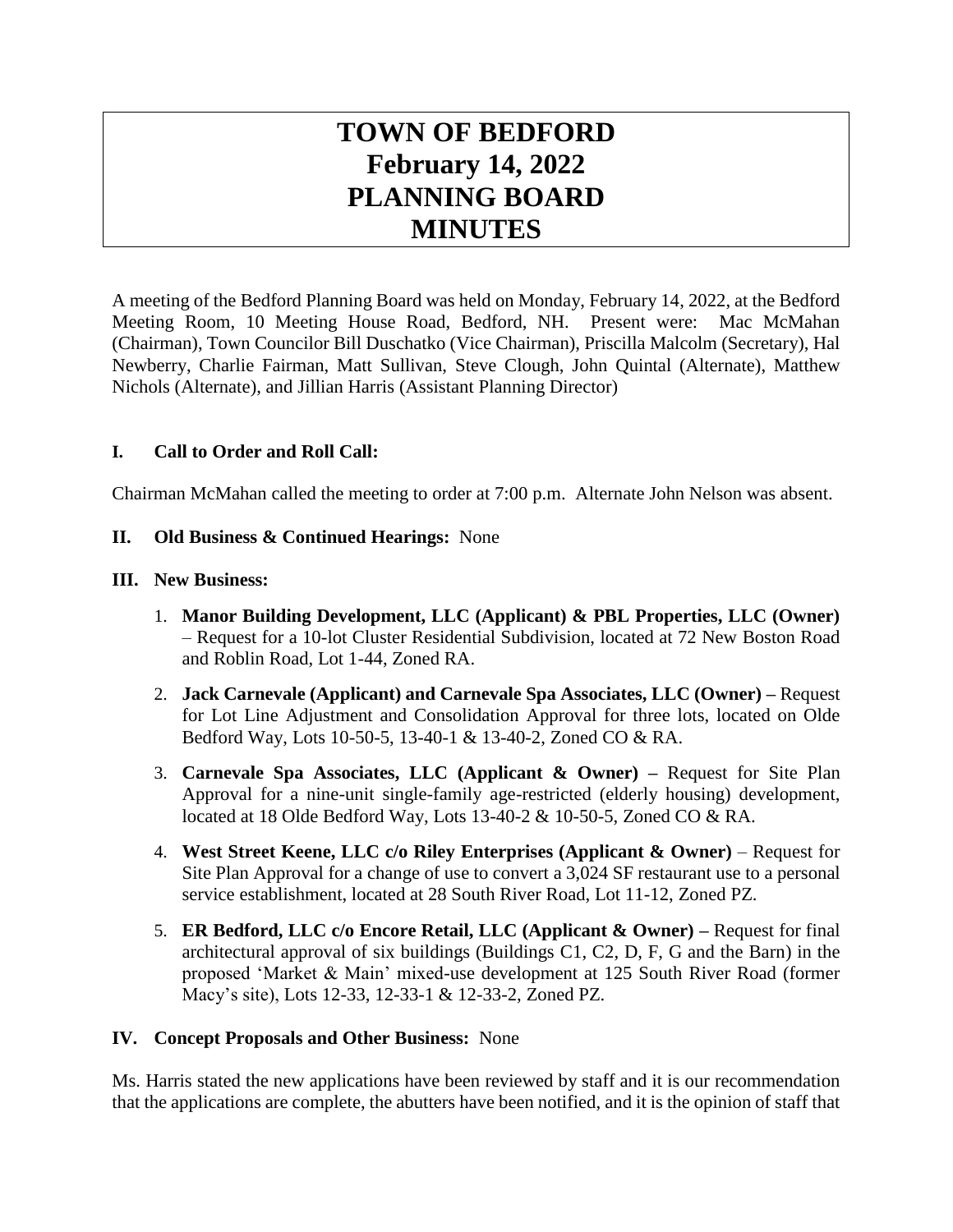staff that none of the new applications pose a regional impact and would recommend that the Board accept the agenda and the new applications as complete.

# **MOTION by Mr. Fairman to accept the agenda as read. Ms. Malcolm duly seconded the motion. Vote taken – all in favor. Motion carried.**

## **New Business:**

# **1. Manor Building Development, LLC (Applicant) & PBL Properties, LLC (Owner) – Request for a 10-lot Cluster Residential Subdivision, located at 72 New Boston Road and Roblin Road, Lot 1-44, Zoned RA.**

Earl Sandford of Sandford Engineering was present to address this application on behalf of the applicant. David Hughes of Manor Building Development was also present. Mr. Sandford stated it has been a long time getting ready to come before you.

Mr. Sandford stated posted you can see on the plan New Boston Road not too far from the Route 114 intersection, maybe ¼ mile or so. On the left coming around a curve it would be before you hit McAllister. It is basically 40 acres that Mr. Hughes has purchased and there were plenty of challenges with this. We are naming it Cara Meadows, it is a 10-lot cluster and this is the basic design posted. There are eight lots that will be served off a curb cut off from New Boston Road and then two lots would be served off Roblin Road. There is a fair amount of wetland that I am showing in blue here and the most sensitive is the Bowman Brook that travels through the northwest corner of the property. We have looked at at least six to eight different concepts, including possibly doing a bridge to bring the road right in through the middle of the property. We finally chose 1.5 years ago to go with the existing curb cut. On the property there is a house, the Hallett's and then a garage and a barn; those will all be razed. We tried to use that same curb cut to come up but there was a sight issue that came up at the  $11<sup>th</sup>$  hour in terms that we were looking over a guardrail, which we had sight distance, but then they said if they replace the guiderail, it is going to be 5 inches higher and then we wouldn't be looking over it, so we had a mountain of engineering that got put in the waste basket to redesign the whole entrance as you see it today. We redesigned it and the other big change over those months is that we are bringing in water from the street, so all of these eight lots will be served by municipal water. We aren't able to get it across the wetland, so these will be served by wells, the two lots off from Roblin Road.

Mr. Sandford continued, basically just going through some of the issues; it will mean a serious cut. If you were to go into the Hallett's basement floor and shoot a laser through to the road, you would be cutting around 20 feet to get that angle to work, but we are coming up through about where the basement of the house is now, but obviously as a road it has to meet the code for maximum slopes. This slope easement in yellow is the biggest one to the left, where the biggest cut would be, and then we also have a considerable amount of drainage treatment and collection that is going to be in this easement in green and then the rest of this is slope easement to facilitate the development. Shown now is the same as last but it just shows the contours; this also shows as part of the open space you are required to have a rectangle meeting a certain dimension, so we found that we could find that rectangle to meet, I believe it is 12.53 acres of open space. We have gone through all of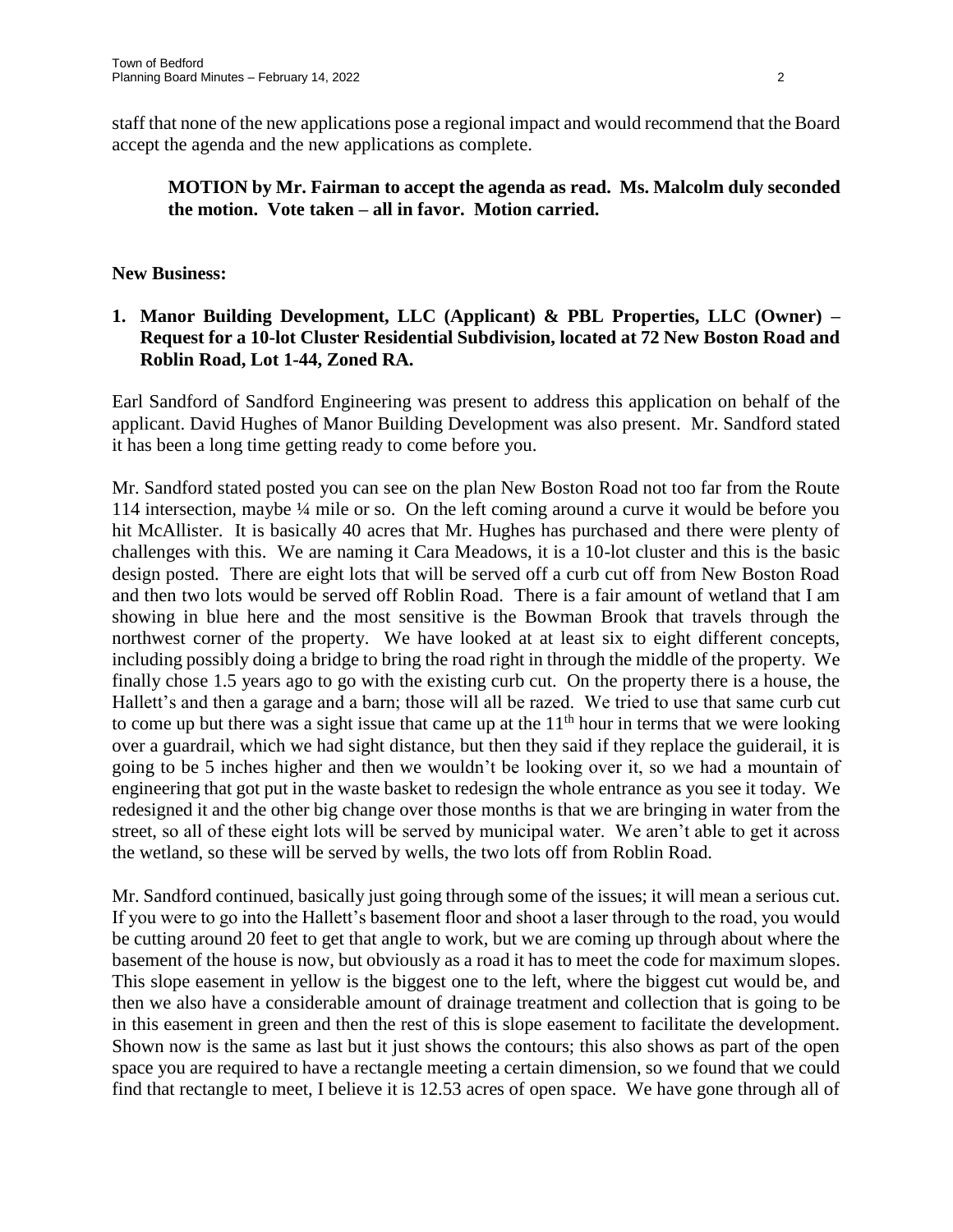the calculations to make sure that it meets the amount of upland required and it does by a fair amount. I could go through those numbers if you wanted. For right now I am still trying to stay on the macro end of things.

Mr. Sandford stated two of the waivers that will be required: coming in to minimize the cut, we were coming in at a radius, which is less than the new regulated 333 square feet. It is near a stop situation, so I am anticipating that it shouldn't be a problem. Once we get into the main run, we do meet the 333 square foot minimum radius when you make the bend to get to the cul-de-sac. The grading to make that work at the end of the road, in order to leave plenty of room for the plow to push snow, instead of putting three driveways next to each other, we combined this to create a lot greater open space, which I think the plow guy will appreciate. So we have a short section of shared driveway before they split and that requires a waiver as well. Those are the two waivers that we are requiring. Posted now is showing the profile, which meets regulation. You can see where the significant cut, this line here is existing terrain, existing grade, and we will be cutting down into it. Of course, there is quite an exaggeration, it is maybe a 4:1, so it always looks worse on the profile.

Mr. Sandford stated another major part that we went through, which now is posted the waterline plan, where we will be bringing in water from the street. We are going to have it directionally drilled so that there will be no impact to the surface of the road, minimal impact to traffic during the installation. We have talked to Pennichuck Water Works and talked with Henniker Directional Drilling to kind of coordinate how that will happen.

Mr. Sandford stated posted now is the other major component. Through discussions, the end of Roblin Road is quite substandard; you have a designed limit of the right-of-way of the turnaround, that I am circling with the cursor, and then you have what was constructed, there are issues with trying to get it back to full blown. We have met with DPW and as a compromise, we are increasing by 10 feet all around the existing and creating a pad suitable for snow storage and that was found acceptable after throwing some turning radiuses on and that sort of thing. That also required a dredge and fill for just a little bit of wetland right at the end. We have acquired that, so that is in place, and that is a year old now, it has another four years before that expires. Shown now has a common drive going up to the two lots off from Roblin Road. We have done test pitting on each lot, we have made sure that each lot could have the proper square that the zoning and regulations require, the 20,000 square foot buildable area, that is all shown on one of the previous plans. The rectangles are the 4,000 square foot area. I guess what I am saying, I feel we have done our due diligence to make sure each of these lots meets the regulation for a valid lot. Shown now is the drainage where there will be a treatment swale that runs into a basin. This is patterned quite closely to the subdivision we did off from North Amherst Road, Wheeler Farm Development, if you are familiar with that. We designed that road several years back. We are using the same type of pond; it is different but if you wanted to know what it is going to look like it is very similar, except in that case the pond is to the left of the road as you go up Wheeler Farm Road. Also, now posted is showing all of the erosion control measures, the stormwater management plan, and we have graded in all of the lots, we don't know when they will be built, but the lots, they meet all of the sizing. Based on the yield plan, which will be posted. Posted now is the sight distance plan, where the yellow line represents a driver at a stop situation at the end of the road, and there will have to be some cutting. We got an easement from the other Hallett land to the right so that we can, there is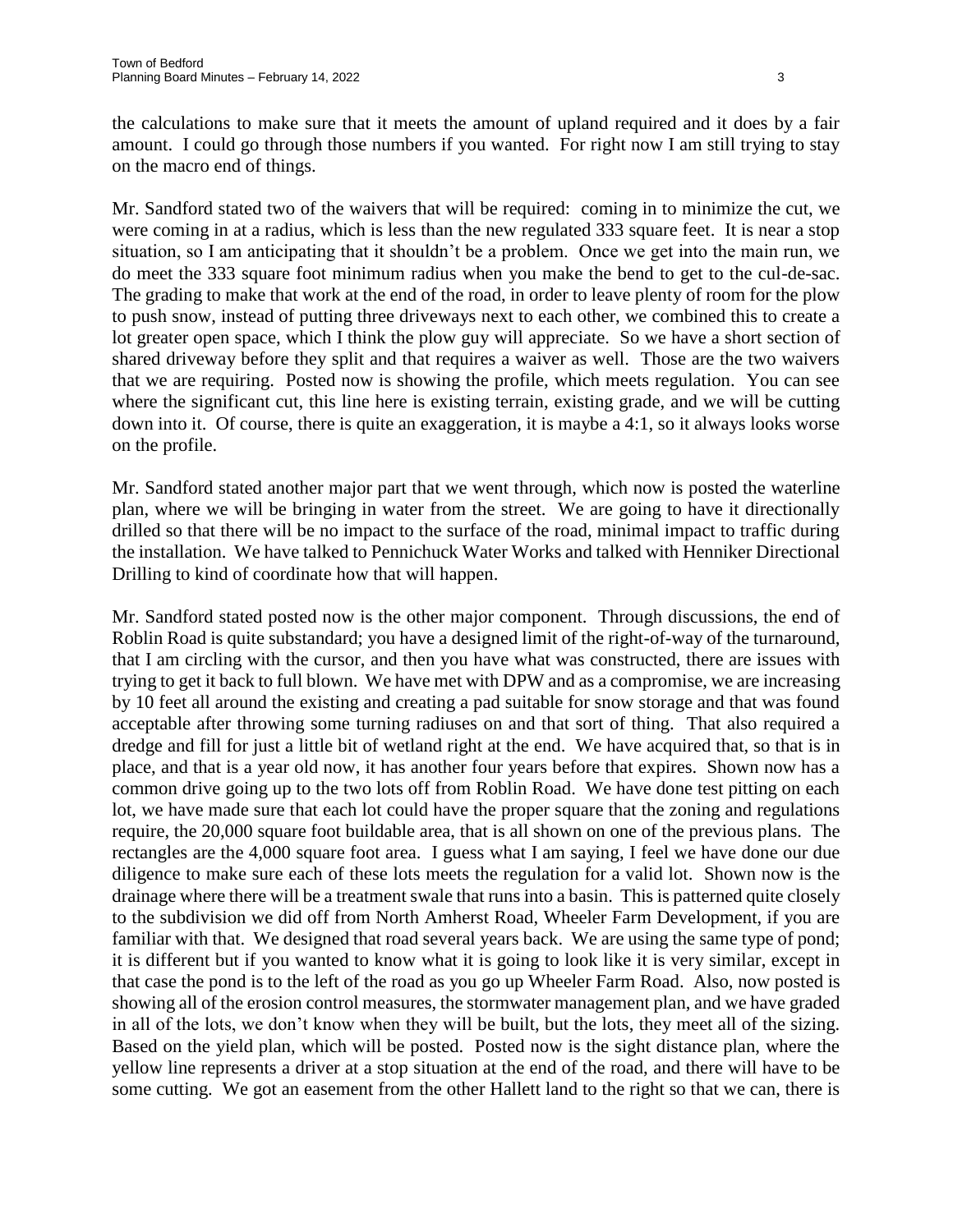quite a steep embankment that will all be brought down with a 3-foot clearance, normally they require 1, but we are excavating it out so above your sight line there is 3 feet or more at all ground levels. We also did sight distances for each one of the driveways to prove out that there was no issue.

Mr. Sandford stated there were at least two ways to look at how many lots could we get out of this land. We had a high-intensity soils, we took the good soils, we deducted for roads and for other things and we came up with like 20 lots that it could support. Clearly we weren't going to get that for the geometrical constraints. We did one that pretty much had the geometrical constraints in it called the yield plan and we came up with 14 lots. It would require bringing Roblin Road further into a cul-de-sac and you would get an extra lot there, and it would also require extending the road quite a bit more up into the property. So the compromise was we will go for 10 lots, with an open space. We will be able to knock that road back several hundred feet and make a go of it that way. That is kind of a quick going through each one of the plans. We have calculations; I don't know how detailed you would want me to get, but I am happy to open it up for any questions.

Chairman McMahan asked for comments or questions from the Board.

Ms. Malcolm asked could you talk to me a little bit about the Quarry Trail and the Brook Trail? Mr. Sandford responded this was prompted after meeting with staff. What I have posted in green, this is the 12 acres, which is all contiguous. If you start here, you can walk around all the way to Roblin Road around the perimeter, but you also can walk through the middle, so even though there is a little break where the lot comes through, this is all contiguous because of the way it is designed. Each side of Aisling Lane, so you can either go left or right from Aisling, totally around the perimeter to Roblin, or you can go partway and down through the middle. Our first contention was every lot touches against the open space, so we didn't feel necessarily that it needed more network of trails, but after looking at it we agreed that there is a place where we can put an easement right off from the cul-de-sac and we kind of called it the Brook Trail, go right down the property line to Bowman Brook, but if you follow the contour over here, you can get over into the open space, you curl around and there is a whole bunch of, I will call it, farmer's mini quarries, micro-quarry activities where you can see they have chiseled some rock, nothing bigger than normal, a bathroom or something like that, so it is not like this is any sort of massive commercial quarrying that ever happened there, but there are clear signs. It is interesting to walk through. They chose where the rock was stratified, such that it immunized their cut to get a square stone, and it is quite interesting, so that is why we chose to call this the Quarry Trail to get you over and you can walk through what I think is  $\frac{1}{2}$  a dozen of these small holes. Some are about the size of this desk, so it is nothing massive, and I did make a call and a request to the Boy Scouts to see if they had someone as an Eagle Scout project or something that would like to lay this trail out in as practical a location as possible. It is about 30 feet lower than this house site, so out of their front yard so to speak, and then it is enough off from this house site that we feel that we are able to do this without that age-old problem of people not necessarily walking in their backyards or that sort of thing. We selectively chose this location to facilitate something by the terrain and by the vegetation; it will be pretty well hidden from any development. We were pressured and asked isn't there some way you can make it so you could have a good path through from Roblin to Aisling Lane. We looked at it, and because of the wetland and extreme slopes over here, also some extreme slopes here, anyone can hike it now, but as far as doing a trail where a family could stroll their kids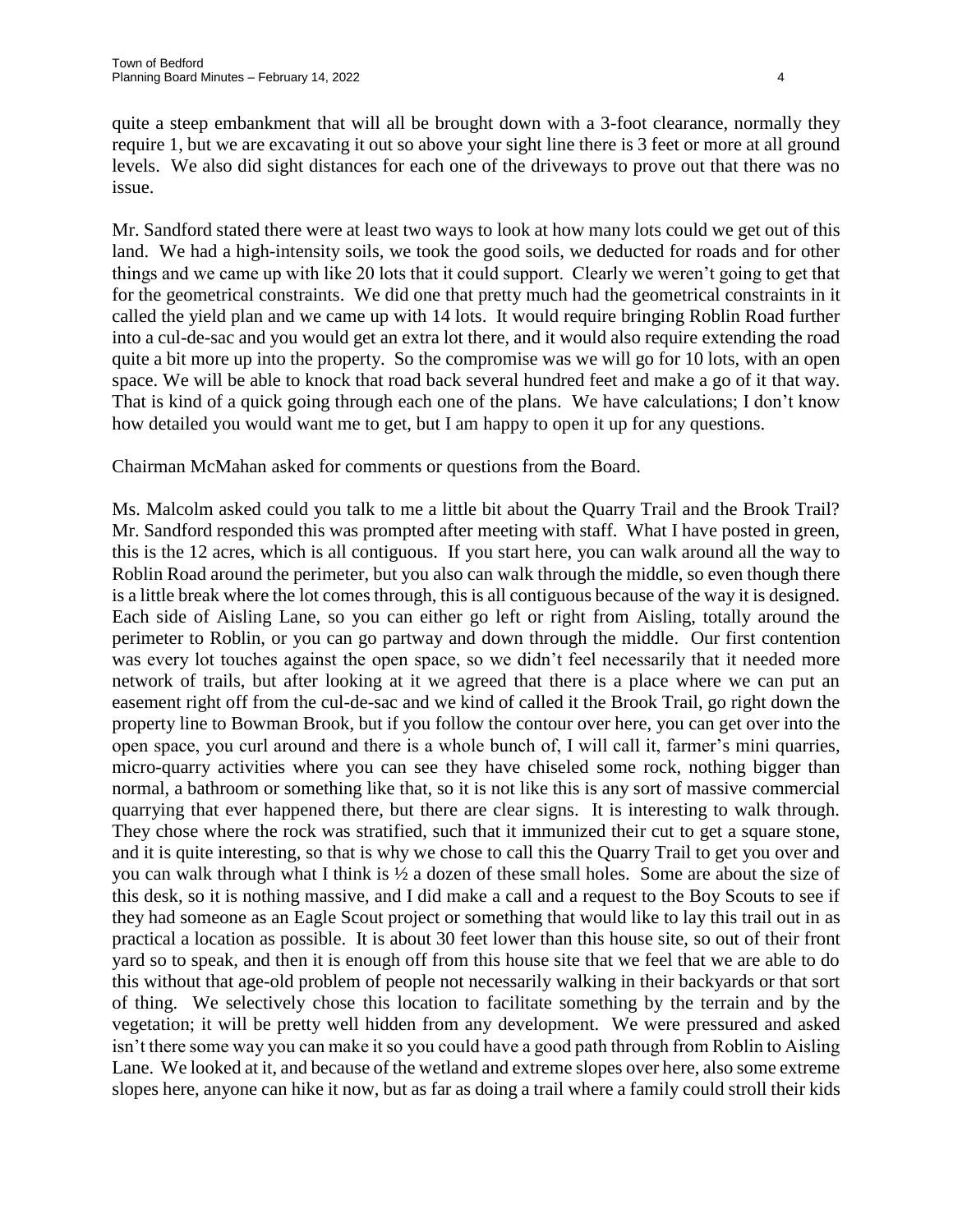from one to the other, the terrain just didn't work. If we could have found a nice path, we would have gone with that idea with trying to make that connection, but we couldn't find a feasible location.

Ms. Malcolm asked are these going to be public trails or are they for the people who live in this cluster development? Mr. Sandford replied that is up to the homeowner's association. If it is like Three Corners near me, they are going to keep it private to themselves, but they always let us walk on them. It will probably be private but not posted. Mr. Hughes stated I would think so.

Vice Chairman Duschatko stated in addressing that comment, in past larger subdivisions where there have been opportunities, there have been easements given for trails and pedestrian ways, even though there are homeowner's associations involved. Why would this be restricted and not made public? Mr. Hughes responded the Town of Bedford I think back to 1969 has a Heritage Trail of a sort that goes through the town, and it is actually on paper. If you looked deep enough you will find that stuff, but none of it was ever developed, and consequent to the other developments that have come since that time have actually had that impact where these things exist on paper but just never went anywhere. I am not sure that there is that much demand for it. A good example is where would you park if you came up and did a trail walk in this area, and would you be better suited using one of the current public areas, such as Pulpit or something like that instead of coming to a neighborhood and saying can I find the path or am I in the right place or the right time that you are not crossing over someone else's private property. It is a little bit interesting, but I do remember doing work in different subdivisions over the years and there are some interesting pieces that you could find that are existing trails that just didn't happen, they just never got developed. Vice Chairman Duschatko stated they are there and they just haven't been used because people didn't know about them. Mr. Hughes responded that's true, and they are big pieces too. I remember one particular one in 1969 that was an ambitious idea at the time, but nobody is here that would even remember what that was. Vice Chairman Duschatko stated I am just wondering why you even bring it up if that is the case. Mr. Hughes asked public access? Vice Chairman Duschatko stated if you aren't going to grant public access through the resident's association, why even bring up the trail idea? Mr. Sandford responded it is right in the regulation that you are required to have every landowner within the subdivision be able to enjoy that open space, so we are trying to comply with the spirit of the law. Vice Chairman Duschatko stated you are just basically giving it an access because you can't get through from the other side because of the wetlands and slopes. Is that a fair statement? Mr. Sandford responded the open space is there for them to walk in now; they have a 50-foot strip that goes around the perimeter of the property, so there is nothing to prevent them. If it comes to making an official trail of it, we decided that the most sensible place would be where the owners could enjoy, especially in the main cluster, which is where the cul-de-sac is, would be able to enjoy the amenities, which in a sense, again, everyone can walk off from their property right onto open space land and hike to their heart's content. We thought we were conforming with some of the suggestions of staff that encourage the areas, because typically if someone on the left side of Aisling Lane coming in wanted to go to those quarry places, they would have an awful long circuitous walk to get around. This way I am facilitating a little bit of a shortcut, not intended to draw in the public per say, like Mr. Hughes said, we don't have parking arrangements or anything like that, but we are doing a good faith effort to provide the best way to enjoy that 12+ acres of open space. Chairman McMahan asked so you have created a trail for whatever you needed to do to make things level, safer for the enjoyment of the people that are going to live in this particular development, and I wonder if that isn't exactly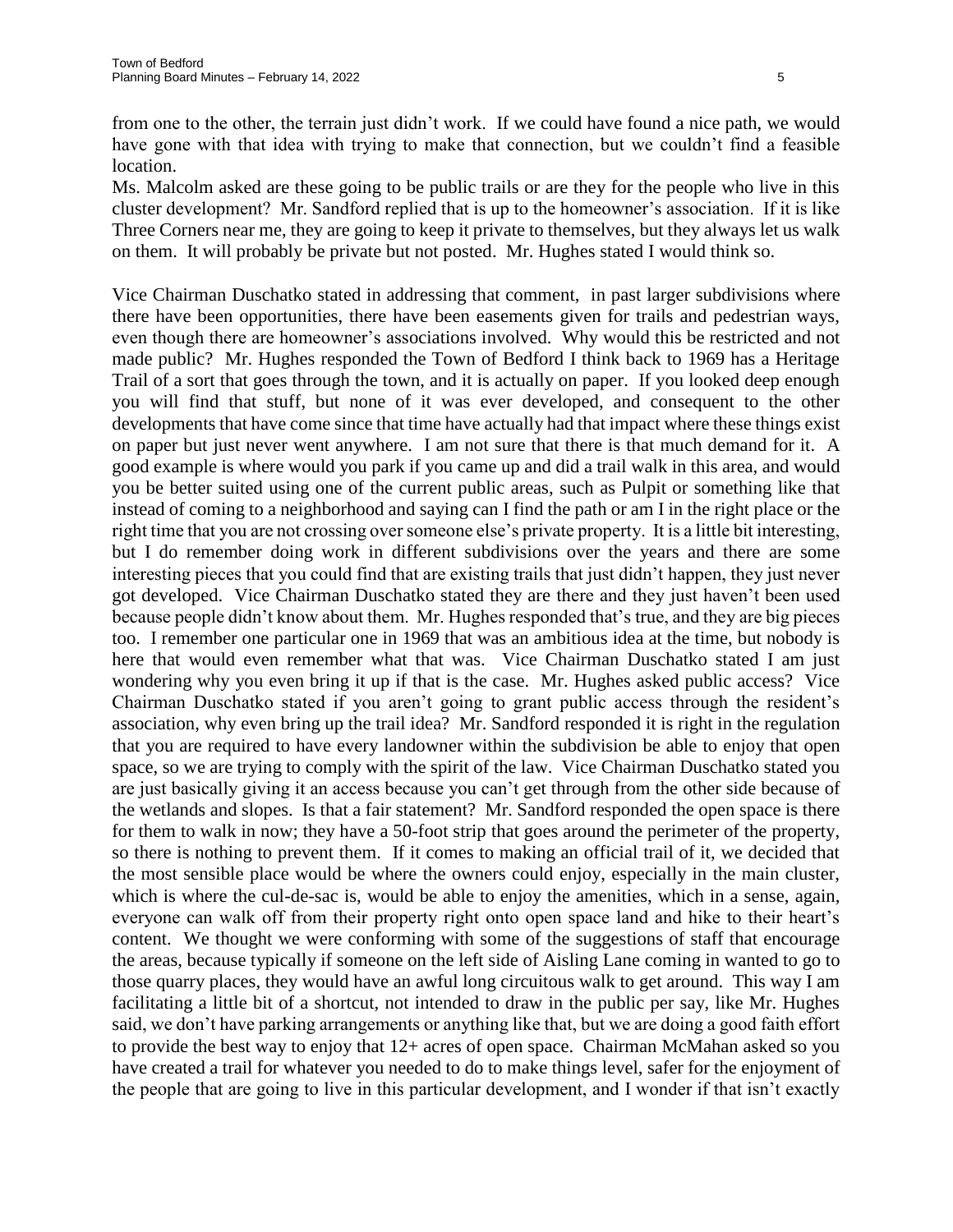what the staff was looking for? Is that right, Ms. Harris? Ms. Harris responded right, so that it would be usable and accessible for all of the lot owners. Chairman McMahan stated whether you name it or not or whether you put a post up or not, it is all private property.

Mr. Fairman stated I have a question on the cul-de-sacs, both the new one and the rebuilt one on Roblin Road. Have you verified that they are big enough for school buses to turn around without backing up? Mr. Hughes replied I don't think they come up there. Mr. Sandford replied we were given a radius to work with. I do know that it is miles better than whatever they have now, because they have to back into the driveway to make their turn. Mr. Fairman stated yes, that one is really a problem. The new one is too long to make the little kids walk all the way down to the corner, plus a stop on New Boston Road there is not particularly preferable. Mr. Sandford stated I would have to look at it again whether it is a 2-point turn to make the total turn. Mr. Fairman stated make sure that is big enough, even if you have to call the bus company to get them to verify it.

Mr. Newberry stated the primary parcel is being supplied by Pennichuck Water Works, are you and Pennichuck Water Works confident that the pressure will be adequate to drive up that grade? Mr. Sandford responded I am. Our elevation is several hundred feet lower than where they are pumping up to. As far as pressure-wise, gravity is not an issue. I have been talking with them and they didn't see a problem. We met with the Fire Department and they are only requiring a hydrant right there at the road at the entrance and there is already one there, so presumably the pressure was already checked for that one; it is just going to a smaller line to feed domestic water for all of the lots. To the best of my knowledge, there is no issue with pressure. I haven't seen a calculation to that effect. Mr. Newberry stated if you and Pennichuck Water Works are comfortable with it, thank you.

Mr. Newberry stated there were two waivers, I think from the staff memo, that were reviewed and supported by the Planning Staff and Public Works. Could you just kind of review briefly what those two waivers involve. Mr. Sandford responded the road geometry that you just passed requires centerline curve of a road to be no flatter than 333 feet, which this one is exactly 333 feet as shown on the plan, so the center point for that radius is somewhere way up in this lot. This one to make the geometry work and because it is at a stop situation, people are not tearing around that corner or when they are starting, they are just getting up to speed, if they are coming down, they are slowing down to a stop situation, so we felt that it was and we talked with DPW too, that this first radius, which is less than 333 feet, and the waiver spelled it out, but it is plenty safe. You wouldn't want to put a curve that tight in a long collector road; the other aspect here is that hopefully if anyone gets up to 33, they are immediately putting their brakes on to slow down for the cul-de-sac. This is only 600 feet to the start of the cul-de-sac. In some ways I feel like we could have even gone for a waiver for a curvilinear rural, just very localized, condition, but we didn't need to go for the waiver here, because if we went out square, it would bring it way into that lot and around and then it would have to be a straight shot to the cul-de-sac and we would then be into the  $30 - 40$  feet cut because of the way that hill is shaped. That was the first waiver.

Mr. Sandford stated the second waiver is for these two lots off the end we felt it prudent to have them share a driveway leaving ample room for snow storage because that was one of the issues that came up especially at the end of Roblin Road. More driveways are more obstacles to work around and if you can combine, it makes for a better situation for the plow truck. That is why we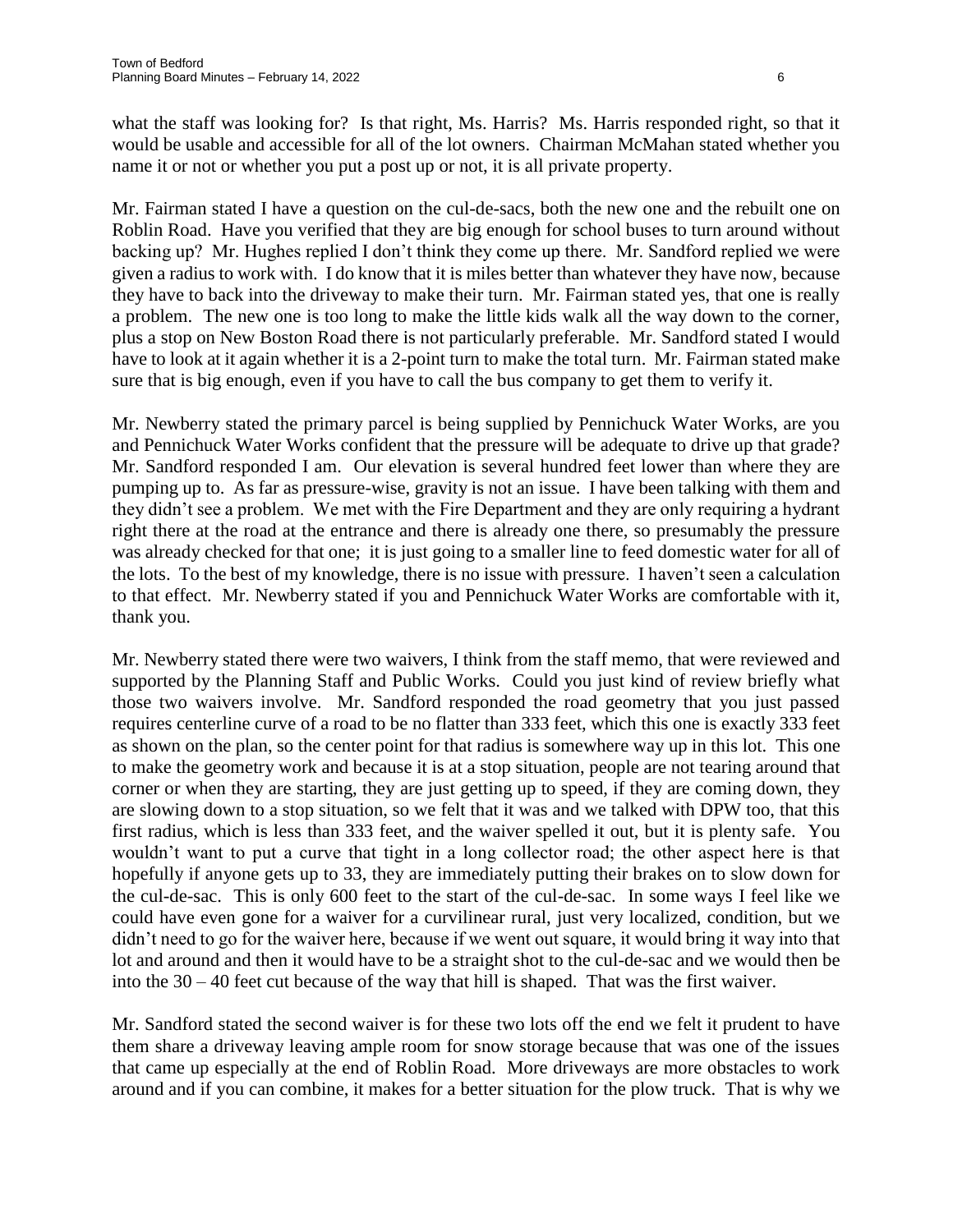are requesting that these two lots have an access just for the first 20, 40, 50 feet, whatever, and then split right off, going right into their respective properties. It is not like a long shared driveway with just a shared entrance. I guess that would also apply for coming off from of Roblin Road, they will be sharing up until they break through the 50-foot buffer. By the time they get through the buffer, they are split and they are going to their respective lot and house, but to try and do two parallel driveways up through there was not feasible without a huge retaining wall. It would be trying to fit two more driveways in from what is there. Again, because we are enlarging Roblin Road another 10 feet coming out and going around, we are also creating platforms to all sides for greater snow storage so it will be much easier than what is there now, rather than coming up and having to go into a driveway, back up, and then go up, they will be able to make the turn. Again, those are the two: shared driveways and centerline radius.

Mr. Newberry stated that brings up another question. Is there any issue associated with expanding the end of that cul-de-sac on Roblin Road? Mr. Sandford responded the issue is that we discussed, and part of the reason we weren't required to go the full boat of what it should have been back when it was built, is because this already has a ramp up to here for this existing driveway, if we brought the edge of the pavement out to like 10 feet off, we would end up with like a 4- or 5-foot differential in the driveway. So when we were out there, we discussed how can we make this work without it tearing up the existing driveways that are there, mainly this one as shown on the plan, this other one is not so bad, I think we could absorb something, but that was part it. And part of it was also what is fair when granted we are adding lots, but that cul-de-sac is serving a lot of lots that wouldn't be sharing in the cost of the improvements. The main thing was just the logistics and making sure we met what DPW had comments about, snow storage. We had to get the dredge and fill because when they reach the end of the road, the plow is continually digging in and it got to a low enough place where the groundwater was just filling it in and it started growing wetland vegetation, which is as shown on the plan, but it was a little tricky because that is within the Town land, so I had to have the Town sign off on the dredge and fill but we got it approved and that is ready to go. I don't know whether that answers the issues with the cul-de-sac. Certainly there are and I think we have addressed them. Mr. Newberry responded yes, thank you.

Mr. Nichols asked is there enough room on each lot for their own septic? Mr. Sandford replied yes. That little circle is a test pit on the posted plan, and then I have a 4,000 square foot suitable septic area with each test pit. Each one had to have a suitable test pit. When you go to build it, you are probably going to be 20 x 30, about 600 square feet or something like that, so 4,000 is not the size of the septic, that just says if you have 4,000 that looks suitable, then you shouldn't have any problem doing something that is even 1,000 square feet. And then each one of these shows a test pit there that we are attributing and all of the soil is similar in that area. We also did a test pit for the suitability for the pond itself to make sure we are going to be able to design in consideration of where the groundwater table is.

Mr. Newberry asked are those septic areas still adequate after you have graded in the driveways? Mr. Sandford responded yes. The one shown on the plan we actually did the conceptual driveway. Shown is the grading in of the driveway, these black lines next to and we are actually blending the grading of the driveway into the grading for that septic. This one shown had plenty of room, we didn't grade the septic. The dashed lines are existing contours at a 2-foot interval, every 2 feet of rise in elevation represents one of those lines, and then the dark lines are the finish contours once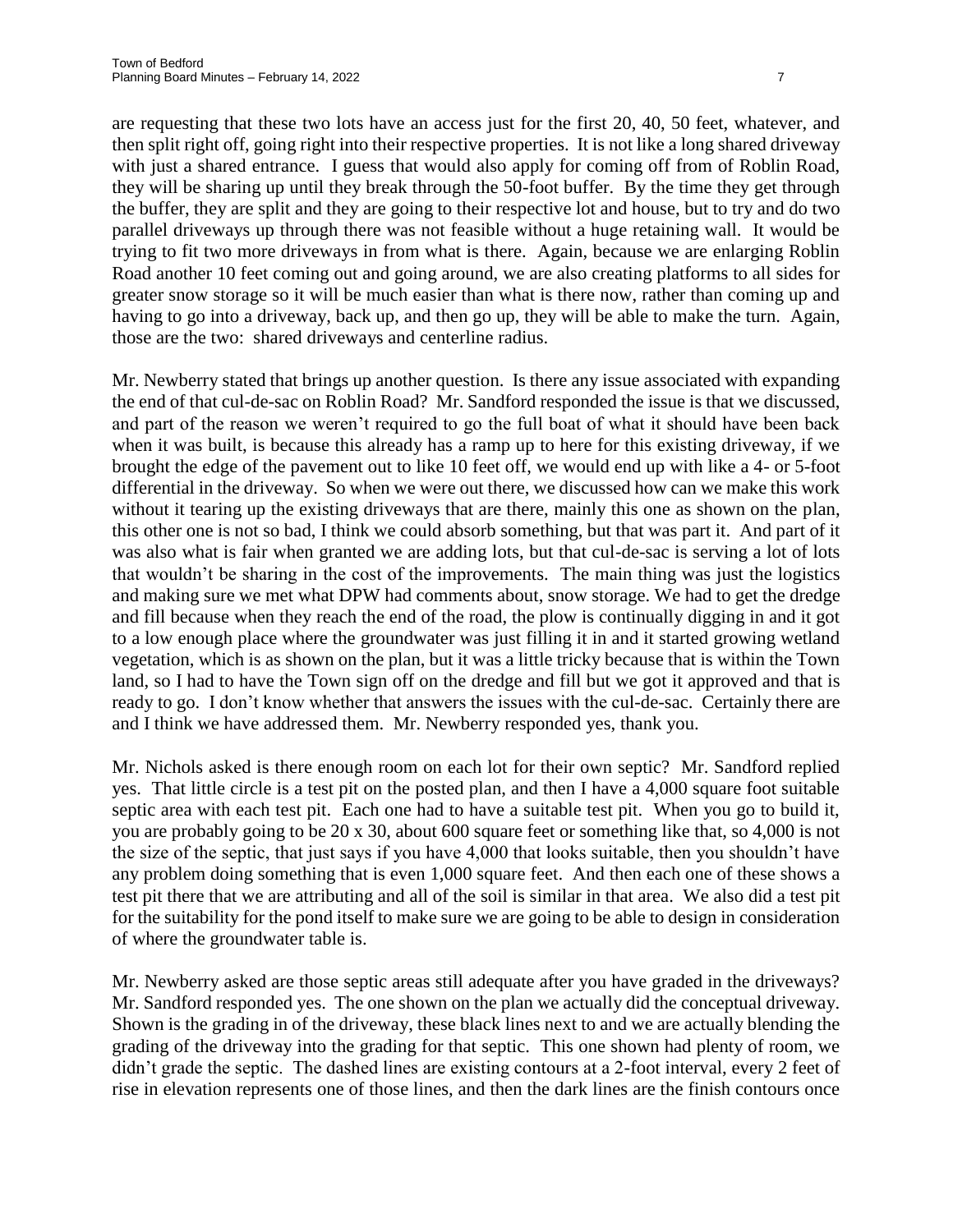you have excavated. For instance, coming in down below we are going to have to cut into the hill quite a bit before we get up to grade; we designed them all to be less than 10 percent, the driveways, and that requires a lot of cut in some situations. Mr. Sandford continued to review the septic area and grading for each of the lots. Mr. Newberry stated thank you; it just wasn't clear looking at the two different plans.

Chairman McMahan asked for comments or questions from the public.

Arthur Genest, 18 Roblin Road, stated I just want to make sure that the two houses that are going at the end of Roblin Road are not going to have access onto New Boston Road. Am I correct? Mr. Sandford responded yes; they are isolated. Mr. Genest asked and those two houses will not have access to the water from Pennichuck Water Works? Mr. Sandford responded that is correct as well.

# **MOTION by Ms. Malcolm that the Planning Board grant the two waivers from the Bedford Land Development Control Regulations as follows:**

- **1. Appendix A – Bedford Road Construction Standards, 3. A. 1. – Rural Section, to allow for a design speed of 30MPH where 35MPH is required, to allow for curbing on a rural road and for deviations from the required centerline radius and straight tangent distance.**
- **2. Section 231.1.4 – to allow for two shared driveways, one on Roblin Road and one on Aisling Lane.**

# **Mr. Sullivan duly seconded the motion. Vote taken - all in favor. Motion carried.**

Mr. Newberry stated I have a question before making the motion for final approval. I see there are 29 conditions associated with this, are any of those conditions that you anticipate having a problem meeting? I assume you are familiar with all of the conditions in the staff memo and my question simply is, whether you are okay with all of those conditions or whether there are any that you anticipate having a problem meeting. Mr. Sandford responded there are a lot of fee-generating things in there. Mr. Newberry stated and some of them are fairly significant conditions in terms of what appears to be required related to them, so I just wanted to hear that you are familiar with the conditions and that you don't anticipate a problem meeting them. Mr. Sandford responded the only one that we discussed earlier, but I don't think it is an issue, was they wanted us to do probes before we start, which we can but we would rather just get the excavation equipment there, find out where it is, and then we can report rather than have to have borings done. I have only found like 60 percent success rate with borings saying that it is ledge and then we dig it down and either it is movable with the machine or whatever. Again, we would just do the same strategy that we did for Wheeler Farm Road. I guess I am saying I don't have a problem with that being left in there, it is just that it wouldn't be the normal type of probes, we would just schedule the equipment to get there and do some holes. Mr. Newberry asked so you expect to meet the condition? Mr. Sandford responded yes. Chairman McMahan asked Ms. Harris, are you good with that? Ms. Harris replied yes, as long as they are meeting the condition that is all that would matter.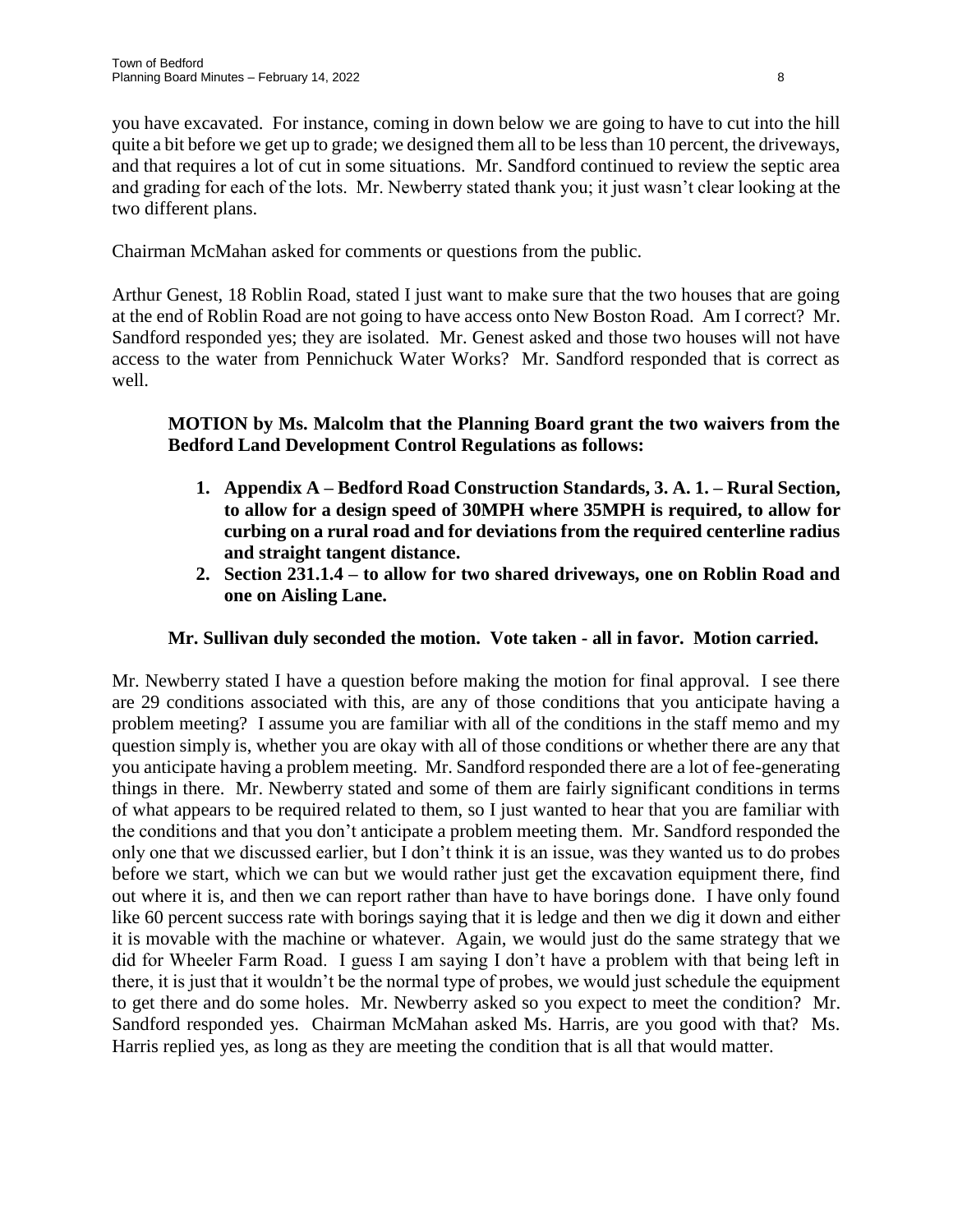Mr. Fairman stated on the same note, I would like to add a  $30<sup>th</sup>$  condition that the cul-de-sacs be adequate for school bus turnarounds without backing. Mr. Sandford stated we did have a good gravel road, and I can't remember whether that could be used; that it is within the cul-de-sac for perhaps a 2-point turn, I just don't remember. I know we discussed the geometry and I sent it to DPW early on so that we could all be on the same page; they were okay with it. Mr. Fairman asked is there any problem with that? Mr. Sandford stated I would hate to find out that I would have to add another 10 feet of radius. I do agree that we want to be able to have them turn around safely without having to go onto anyone's driveway or lawn. I just don't remember whether we ran the radius such that they did make one back before they headed out, which they are doing a 3 point turn now to get out of there. Mr. Hughes stated I don't think the bus comes up Roblin now that I am aware of. Mr. Fairman stated I think they walk out of Roblin Road. Does the school bus go up Roblin? Mr. Genest replied no. They walk down to the end of Hickory Lane. Mr. Fairman stated that is a very different situation for the school bus to stop on than on New Boston Road. I would like to make sure the new cul-de-sac is definitely big enough. Mr. Hughes stated I think that is the difference. You are looking at an older street such as Roblin. Mr. Fairman stated I understand that, that you might not be able to do it there, so we will restrict a condition to the new cul-de-sac will be adequate for a school bus to turn around without backing.

**MOTION by Ms. Malcolm that the Planning Board grant final approval of the Cara Meadows cluster subdivision at Lot 1-44, to create ten new residential lots and one open space lot, in accordance with the plan prepared by Sanford Surveying and Engineering, last revised February 8, 2022, with the following precedent conditions to be fulfilled within one year and prior to plan signature and the remaining conditions of approval to be fulfilled as noted:**

- **1. The Director of Public Works and the Planning Director shall determine that the applicant has addressed all remaining technical review comments to the Town's satisfaction.**
- **2. The Applicant shall submit any outstanding engineering review fees.**
- **3. All recording fees shall be submitted to the Planning Department at the time of recording.**
- **4. In the event that the Planning Board approves the waivers, the plan shall be updated to list all waivers granted as approved.**
- **5. The subdivision and easement plan shall be updated to outline the 10 ft. wide pedestrian easement area surrounding the proposed trails from Aisling Lane to the open space.**
- **6. A Stormwater and Land Disturbance Management Permit shall be approved by DPW, including the Stormwater Operation and Maintenance manual.**
- **7. NHDES Septic Approval, State Subdivision Approval and NHDOT Driveway Permit approval shall be obtained and the permit number shall be noted on the plan.**
- **8. Prior to plan signing, the topographic and soils plan shall be stamped by the soils scientist.**
- **9. The final plan shall be signed by the owner prior to recording.**
- **10. The applicant shall provide a letter from Pennichuck stating that they approve of the construction plans and will be able to serve this project.**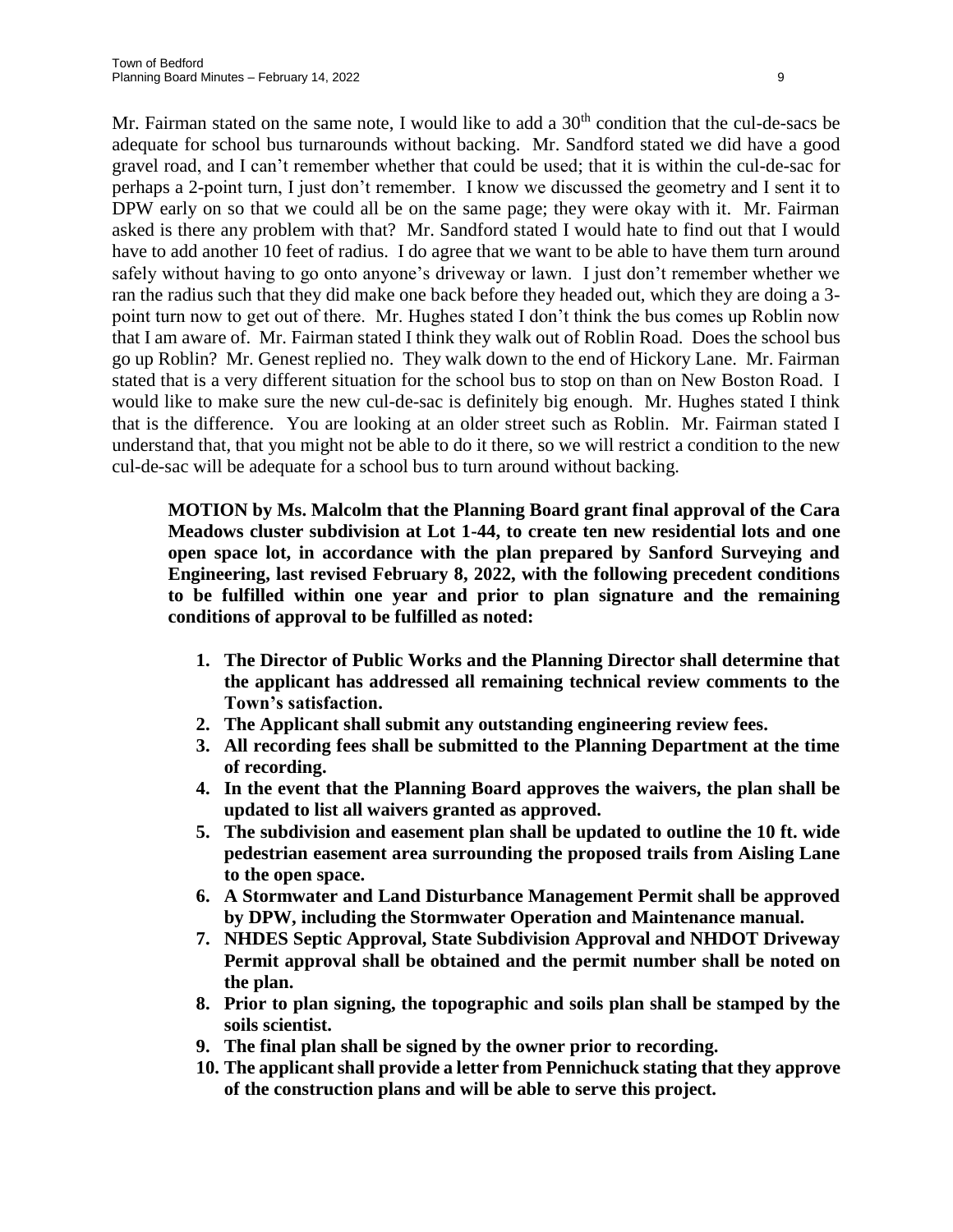- **11. A homeowners association shall be formed and final association documents shall be submitted to the Planning Department for review and approval and to be recorded with the plan. The homeowners association shall be responsible for the maintenance of open space.**
- **12. All requisite easement documents, including shared driveway easements, shall be executed by the Applicant and submitted to the Planning Department to be recorded simultaneously with the plan.**
- **13. The NHDOT shall approve the proposed drainage work in the NHDOT rightof-way and all remaining technical comments shall be addressed to their satisfaction.**
- **14. Prior to any construction occurring on the site, the applicant shall provide a certificate of insurance in accordance with Section 240.4 of the Land Development Control Regulations.**
- **15. Prior to commencement of work, a preconstruction conference shall be held with the Planning, Building, Fire and Public Works Departments.**
- **16. Prior to commencement of work, an engineer's cost estimate and performance guarantee in an amount approved by the Town for onsite maintenance of erosion and sedimentation controls shall be placed on file.**
- **17. Prior to commencement of work within the Roblin Road ROW, a street opening permit shall be issued from the Dept. of Public Works.**
- **18. Prior to commencement of work, ledge probes in areas of cut along the proposed roadway shall be coordinated with and provided to the Dept. of Public Works for review.**
- **19. The Applicant shall provide an engineer's costs estimate and performance guarantee in an amount and form acceptable to the Director of Public Works, for the completion of all proposed roadway and infrastructure construction in accordance with the provisions of Section 240 of the Land Development Control Regulations. A bond estimate shall be prepared by the Town's engineering consultant and approved by the Director of Public Works. In addition to all of the public improvements, the guarantee shall include the cost to set all boundary monumentation, including right of way monumentation and individual lot monumentation.**
- **20. The Applicant shall file a check for road inspection fees and testing analysis in an amount to be determined by the Director of Public Works.**
- **21. Prior to a Building Permit being issued for each lot, the Applicant shall provide retaining wall design drawings (stamped by a licensed structural engineer) to the Town for proposed retaining walls 4 feet high or greater.**
- **22. Prior to a Building Permit being issued for each lot, the applicant shall require a driveway permit from the Dept. of Public Works.**
- **23. Prior to a Building Permit being issued for each lot, a septic permit if required to be reviewed and approved by the Building Dept.**
- **24. Prior to any inspections of dwellings being performed, the road must meet NFPA 241 Section 7.5.5 access roadways. The road shall have an all-weather surface (compacted road subgrade) capable of supporting firefighting apparatus. Prior to issuance of any certificate of occupancy, the entire road must have base coat applied and be approved by the Director of Public Works.**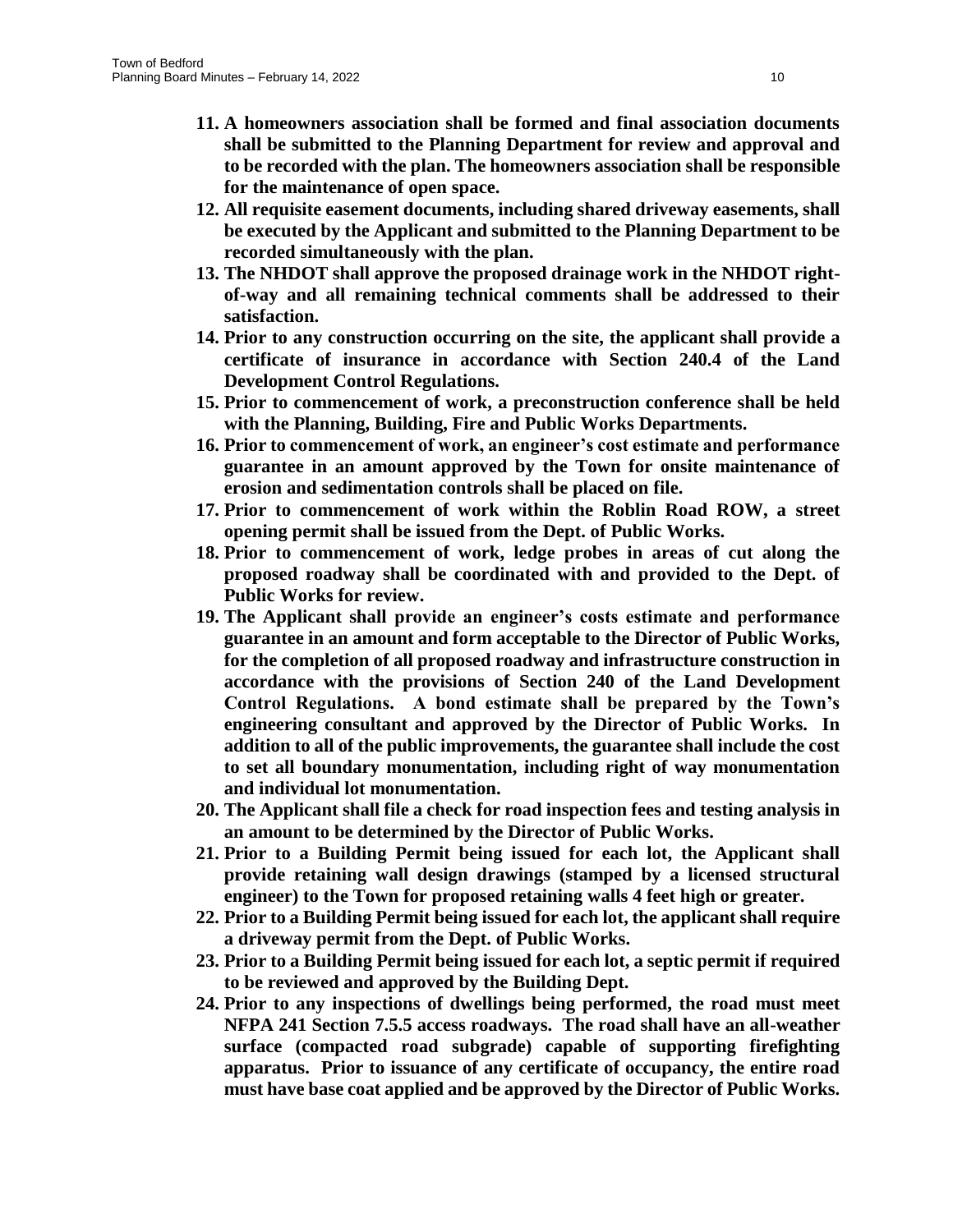- **25. Prior to the acceptance of the street, the applicant shall provide a warranty deed for the road right-of-way in a form acceptable to the Planning Director and Public Works Director.**
- **26. Prior to release of the performance guarantee for the development, as-built plans stamped by a licensed land surveyor shall be provided in accordance with Section 245 of the Land Development Control Regulations, including the as-built sight distance for the sight lines on New Boston Road.**
- **27. Prior to a certificate of occupancy being issued for each lot, a letter shall be submitted to the Planning Department by a licensed land surveyor certifying that all boundary monumentation has been set as noted on the plan.**
- **28. Prior to a certificate of occupancy being issued for each lot, School and Recreation Impact fees shall be paid. A credit for the existing house will be given and the impact fees will be assessed for 9 new lots.**
- **29. Prior to acceptance of the Stormwater System, the Applicant shall provide a financial contribution per Section 236-14 of the Town of Bedford General Code for town acceptance of drainage and stormwater structures and systems.**
- **30. The new cul-de-sac shall be adequate for school bus turnaround without backing.**

**Mr. Fairman duly seconded the motion. Vote taken - all in favor. Motion carried.**

# **2. Jack Carnevale (Applicant) and Carnevale Spa Associates, LLC (Owner) – Request for Lot Line Adjustment and Consolidation Approval for three lots, located on Olde Bedford Way, Lots 10-50-5, 13-40-1 & 13-40-2, Zoned CO & RA.**

Jeff Kevan, civil engineer at TF Moran was present to address this lot line adjustment and consolidation on behalf of the applicant. Owner Jack Carnevale was also present.

Mr. Kevan stated the first item we have is a lot line adjustment and consolidation plan, and what that is, is that right now we have a condominium lot that was part of The Grand, it was in two pieces, this back land, as indicated on the posted plan, and then where The Grand Hotel is in the front. In addition, there is a single-family lot that is Map 10-50-5, as indicated on the posted plan. What we are doing is consolidating that with the other two and relocating the lot line on the condominium to run along this line to create this L-shaped lot on the parcel that we will be developing. That gives us frontage on Olde Bedford Way and allows us to get an independent road to the back land. We had received a couple of variances on the property, which is one for impact to the buffer between The Grand and the R/A zone lot, which is this parcel, which we are consolidating to allow a market rate elderly housing development without the affordable housing piece to it and to allow a non-cluster elderly housing that wouldn't be included on that R/A parcel where elderly housing is not allowed, and we have obtained those variances. Both lots that we are proposing, again, the remainder would be The Grand Hotel on this parcel and then the land that we will be developing with the site plan comes right behind this is this L-shaped parcel. Both meet the requirements for zoning. I will turn it over to you for questions.

Chairman McMahan asked for comments or questions from the Board.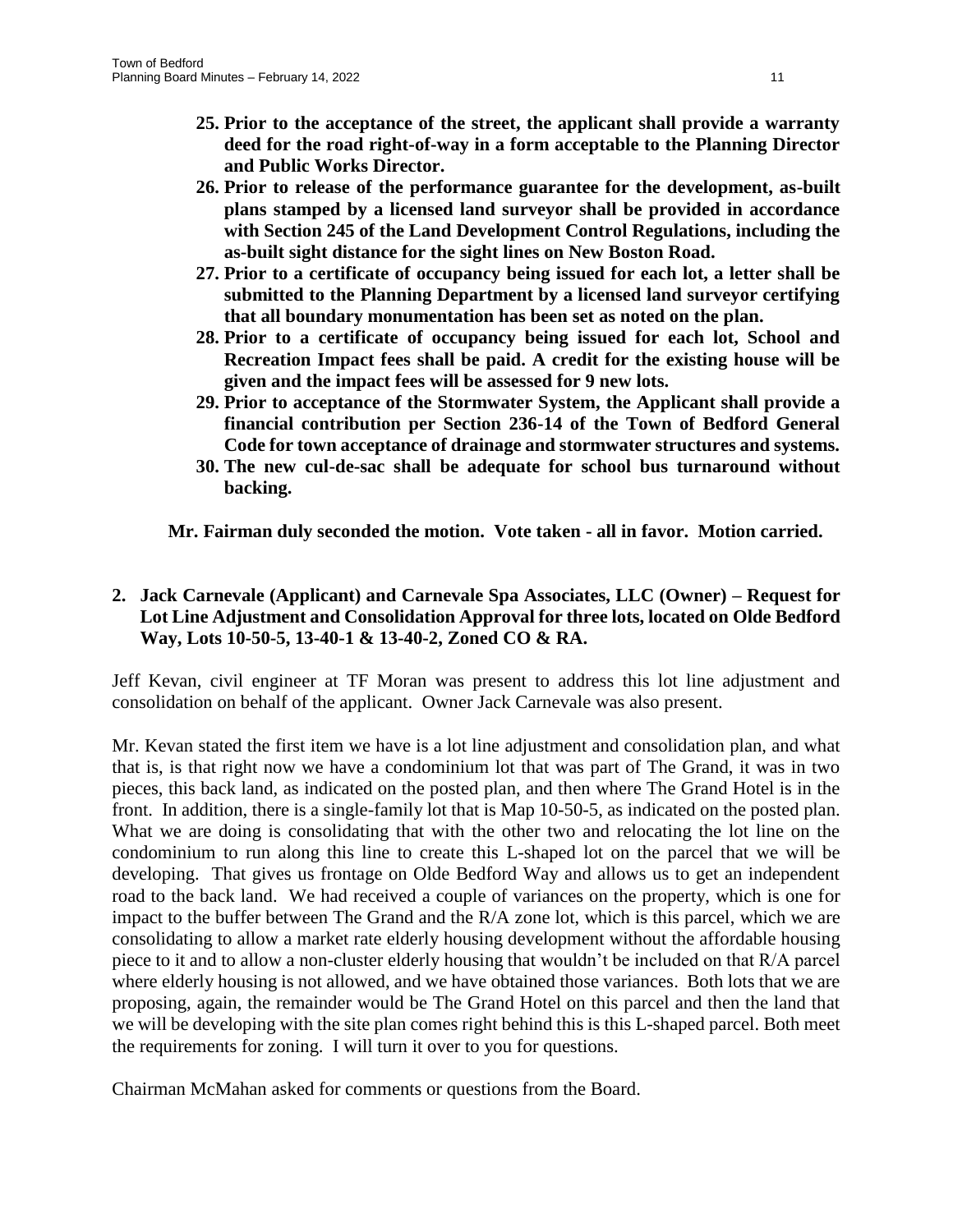Mr. Fairman stated I would like to be educated with the difference between a variance and a waiver. Mr. Kevan responded a variance from the zoning ordinance, that we have to go to the Zoning Board of Adjustment to get approved, and a waiver is something that is in the site plan regulations. Mr. Fairman asked so why are we doing the variances here? Mr. Kevan responded you are not doing them; I am just saying that we acquired those already. Mr. Fairman stated I didn't see that. Thank you very much. Chairman McMahan stated I had initially looked at it that way also. Mr. Kevan stated we are not requesting those, we already obtained those.

Chairman McMahan asked for comments or questions from the public. There were none.

**MOTION by Ms. Malcolm that the Planning Board grant final approval of the consolidation and lot line adjustment between 12 Olde Bedford Way and 18 Olde Bedford Way, Lots 10-50-5, 13-40-1 and 13-40-2, owned by Carnevale Spa Associates, LLC, as shown on plans by TF Moran, Inc., last revised January 27, 2022, with the following conditions to be fulfilled within one year and prior to plan signature:**

- **1. The Planning Director and Public Works Director shall determine that the Applicant has addressed all technical review comments to the Town's satisfaction.**
- **2. All recording fees shall be submitted to the Planning Department at the time of recording.**
- **3. A letter shall be submitted to the Planning Department by a Licensed Land Surveyor certifying that all boundary monumentation has been set as noted on the approved plan, or the boundary monumentation may be set and shown on the plan.**
- **4. Prior to plan signatures the plans shall be certified and stamped by the Licensed Land Surveyor, Soil Scientist and Wetland Scientist, as applicable. Plans shall also be signed by the property owners per the Bedford Land Development Control Regulations.**

**Mr. Newberry duly seconded the motion. Vote taken - all in favor. Motion carried.**

## **3. Carnevale Spa Associates, LLC (Applicant & Owner) – Request for Site Plan Approval for a nine-unit single-family age-restricted (elderly housing) development, located at 18 Olde Bedford Way, Lots 13-40-2 & 10-50-5, Zoned CO & RA.**

Jeff Kevan, civil engineer from TF Moran was present to address this lot line adjustment and consolidation on behalf of the applicant. Owner Jack Carnevale was also present.

Mr. Kevan stated this is the parcel that was just created, which is 7.45 acres. The back parcel is zoned Commercial, this side part of the L, as indicated on the plan, is R/A or Residential/Agricultural, you can see here this road along here is Olde Bedford Way. What is being proposed is to create nine age-restricted single-family residences on a private road. The way this is set up you come in and you can see we are proposing to establish a gated access up at the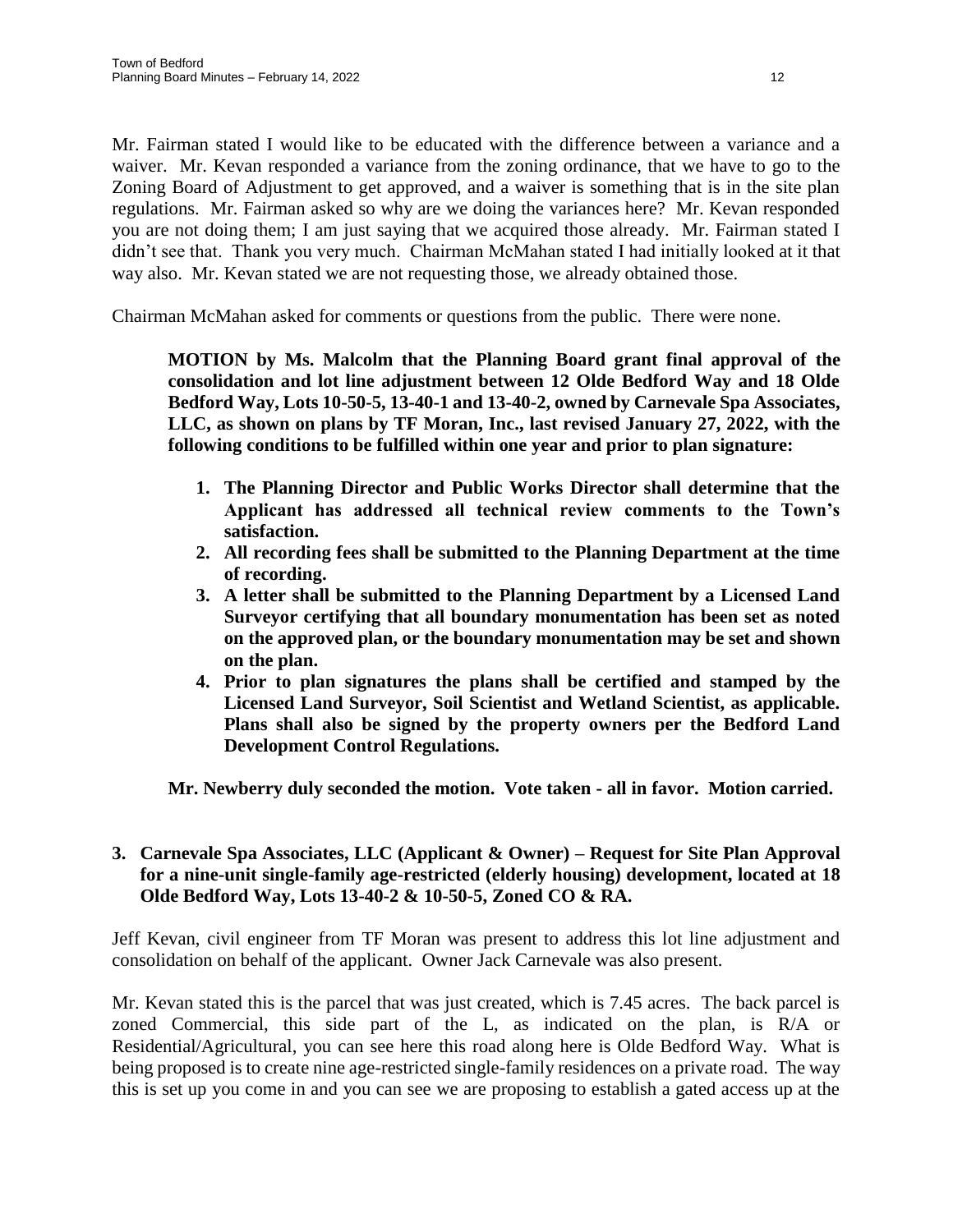front end, right as you come off from Olde Bedford Way onto the private road, you come up and there is one residence on that R/A parcel and the other eight lots are in the back clustered up here and around some wetlands. The development will be serviced by municipal sewer, water by Manchester Water Works, underground telephone, electric and communication utilities, and gas by Liberty Utilities. We are proposing a water booster pump down in this location. We have gone through Manchester Water Works and they have provided a letter saying that they have reviewed the water booster pump and the water system and we are providing adequate pressure flow. We are proposing a hydrant down near that booster station and then one at the top of the cul-de-sac at the end of the development, as far as water goes.

Mr. Kevan continued the cul-de-sac is large enough to pass a school bus, fire truck and we have run a moving van up through here so that a moving van could come up, spin around and go back out.

Mr. Kevan stated it is a private drainage system and basically what we have done is we have captured the runoff from the development in the road and done a bioretention system at the bottom of the hill. There is a large drainage area to the west of this that comes down through and you can see wetlands that are shown within the site. Right now it comes in through there and makes it way down to three culverts right at the base of the driveway at Olde Bedford Way. What we have done is we have kept that in a separate system so that we are not running that through, treating it and detaining it, we have left it where we capture it in a pipe and keep that runoff separate and let it go where it has always gone.

Mr. Kevan stated there is a small dredge and fill that we need. Previously there was a house up in this location right behind this parking lot that had been razed and removed quite a while ago, and when that house was there, there were a couple of culverts that came off from that wetland and just day-lighted on the side of the hill here. We have been on the site probably for ten years and coming from those pipes before wasn't jurisdictional wetlands and over the last five years or so it has evolved where it meets the criteria. There is kind of like a little ravine or ditch that flows out of those pipes and down to this culvert system, so we are requesting a dredge and fill from the State for 1,300 square feet of impact on that ditch for this road and utility crossing right here through this point. We met with the Conservation Commission and they were supportive of the application.

Mr. Kevan stated as you come up, the terrain on this site slopes west to east. Basically on the high side of our site is elevation 350, there is a 90-foot vertical drop by the time you get to Olde Bedford Way, so the road design is such that you have a platform at the bottom, which is about 50 feet and you have a 9 percent grade as you climb the hill and get to this upper cluster. The road does have granite curbing and a concrete sidewalk on the southern side of the street that would come all the way down to Olde Bedford Way. There is lighting and we are proposing a decorative style light that is fully shielded and downcast where the poles are 16 feet tall, they are on a 2-foot base, so they are 18-foot mounting height. Basically, they are in these locations, as indicated on the plan, with our lighting symbol. It basically lights that road so that it provides safe lighting if somebody was walking down the hill and coming down to the bottom of the hill down towards this location.

Mr. Kevan stated that dredge and fill is located right in this location here, as indicated on the plan.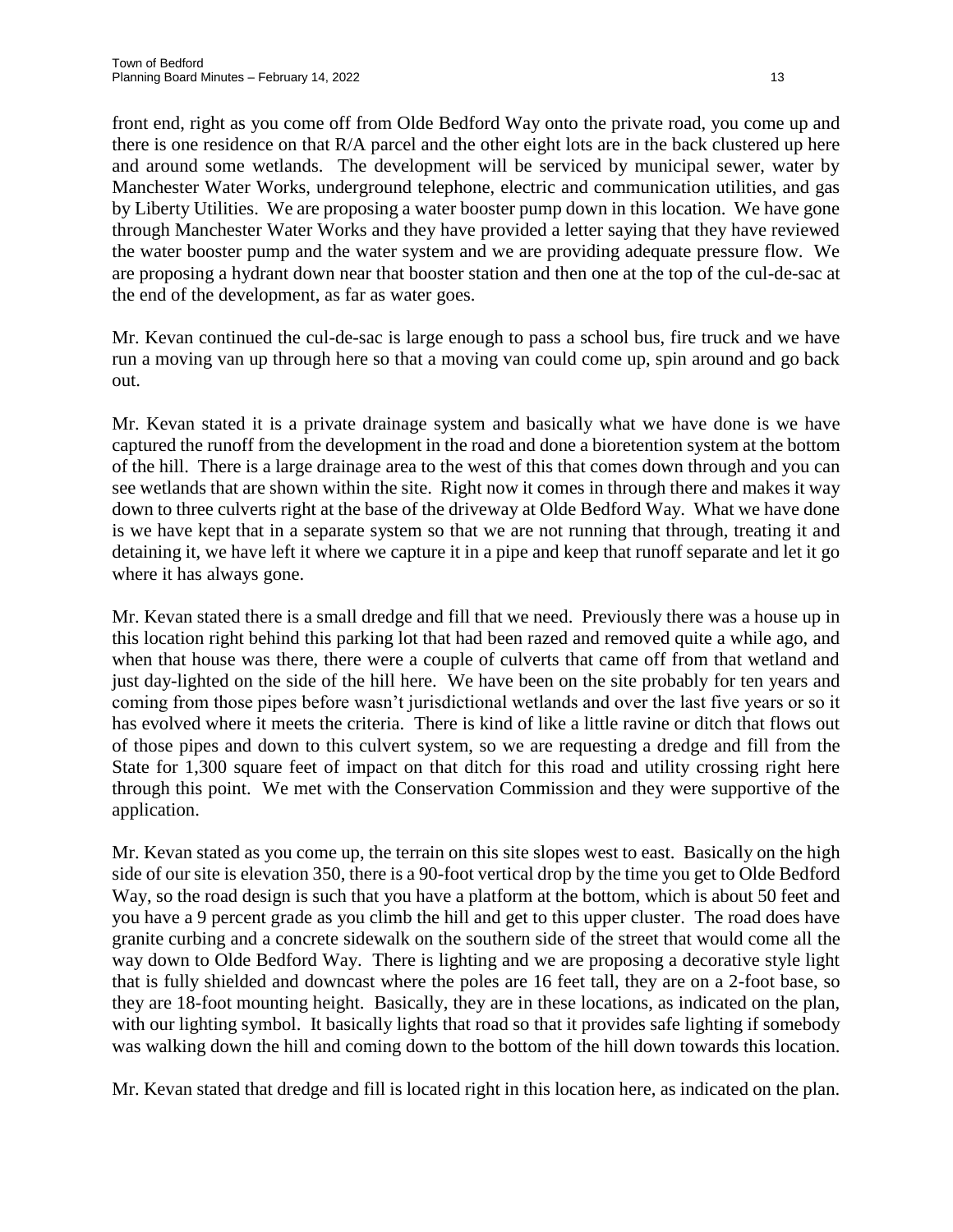Mr. Kevan stated the utility plans; all utilities are at Olde Bedford Way, there is power here right now, an overhead line, we are going to upgrade that to 3-phase power and then from that point we go underground through our development. Gas is located over here as well. There would be a directional bore under that road and then brought up to our development. Posted now shows the road plan profile. Posted now is the landscaping plan. What is intended here is to do relatively small yards around the houses, not to have a big cleared area to maintain as much of the natural vegetation and treeline as possible. You can see this is where that wetland on the side comes in and there is a little wet pocket here and there were a couple of pipes that left that, but we are replacing the pipe, but maintaining and preserving all of this wet and all the forested area. When I say wet, it is forested wetland so you can walk around it a good part of the year. You can see what we have done is we have added landscape screening in various places. The intent around the road is to make it low maintenance to reestablish more of a natural vegetation in and along the road so that there isn't a bunch of grass to mow and whatnot as far as the road maintenance. As you come up, you can see the upper cul-de-sac and what we have done is these house footprints are an example, so the intent is to sell the envelope and somebody would have their house designed and the footprints may vary depending on the individual owner, but we have basically shown landscaping. This shows the entrance as you come in, the gate is located in this location, and what we have done is have a break in this island so that if somebody came in and needed to turn around, they could pull into this pull-off area and leave the site. There will be electronic communication with each unit so as you come up to the gate, if there was a UPS or somebody like that, they would be able to contact somebody at the house and the gate would open remotely. Now for an example, we provided a landscape plan that just shows some general landscaping around the unit. Again, this is for an example of how this would be landscaped, but it will vary depending on the house footprint and so forth.

Mr. Kevan stated we provided a traffic memo, where, again, you have nine age-restricted homes that came to basically two or three new trips during any of the peak hours. Basically, it is a negligible impact on the surrounding roads, in both the roads and intersections nearby are sized to accommodate this development and the existing traffic.

Mr. Kevan stated the waivers that we have requested pertain to the entrance road. The Town standards are that this driveway can't exceed 25 feet wide. We have an 11- or 12-foot lane on each side and a middle island that is 5 feet wide to accommodate that electrical control and the gate equipment, so our road is about  $29 - 30$  feet wide versus the allowed 25, and, again, that is accommodate this design for the secured entrance. The second waiver pertains to the geometry of the road. We have requested a waiver to have a curve, in our case the curve had to be a minimum of 200 feet radius with a tangent of 100 feet. Again, we have a fairly steep grade and in order to accommodate that, minimize our impact on this wet channel here, we have smaller radiuses as you come in to the site here, these are 100-foot radiuses. Again, this is a private road, you are coming into a gated accesspoint or leaving through a gated accesspoint, speed limits will be well below 25 MPH because you approach a stop right in this location. I don't believe staff had any issues with that. We have discussed these with Public Works as well.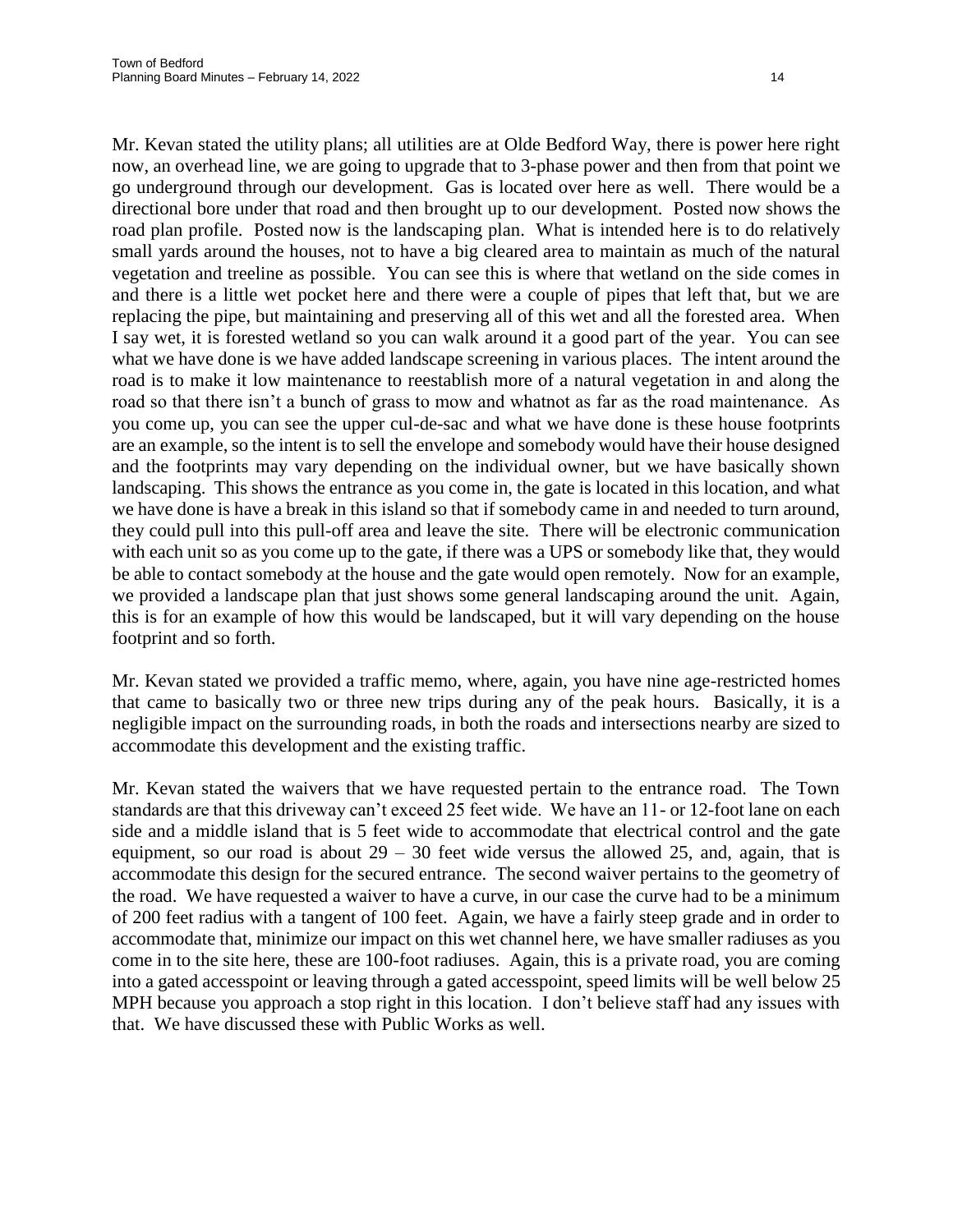Mr. Kevan stated as far as services for the development; again, it is a secured community or association with nine lots and a gate. It is proposed that these nine lots will have rights to use the pool, spa and gym facilities at the hotel. That will be part of the association documents.

Mr. Kevan stated we have provided an example of architecture. It will be based on the individual homeowners and I believe I have covered what I would like to and I will turn it over to you.

Chairman McMahan asked for comments or questions from the Board.

Ms. Malcolm asked since the residents for this development will have access to the spa facilities and the pool, etc., where is the sidewalk going? Are they going to drive to these facilities or are they going to walk down? Mr. Kevan responded right now we have shown the sidewalk and coming down and it actually breaks off and comes to the street as shown. Mr. Carnevale and I have discussed running a sidewalk along the top and bringing them around to the parking lot on the west side of that, so we have talked about adding a path in that location. Ms. Malcolm asked keeping them off from the street? Mr. Kevan responded yes. Chairman McMahan asked talking about it, does that mean you have come to an agreement and it is going to be constructed? Mr. Kevan responded yes, we will include that on a final plan.

Mr. Fairman stated with the lighting plan. Are you planning street lights at all? Mr. Kevan responded yes. Posted is the lighting fixture that we are showing, and, again, we are looking at similar but alternatives to that, but it would be a decorative stout and we are looking for kind of a modern look, not just like an acorn, but this is a similar fixture that we are looking at using. Again, it is fully cut off and downcast. The actual pole is 16 feet tall and it is on a 2-foot base. You can see what is posted is the photometric plan and we have positioned lights down here that would light the actual entrance into the facility and then we have spaced them, we didn't want to have a row of high dense lighting as you went up, you can see we have spaced them and these lines represent the photometrics of it and you can see that there are some gaps in it where the lighting wouldn't be half a foot candle or so, but what we have done is light the road as you come up and then there would be house-mounted lights on those that would create some lighting around those driveways and so on. Mr. Fairman asked if needed, I would assume you would add some more lights along this additional sidewalk. You need them behind the parking lot. Mr. Kevan responded yes, we would have to have either bollard lighting or pole lights. Mr. Fairman asked and you will keep the sidewalks plowed as appropriate? Mr. Kevan responded yes.

Mr. Newberry asked can you describe this proposed gate and how emergency access will be handled and what would happen with no power? Mr. Kevan responded we actually have a generator that would be tied to emergency power. I have talked to the Fire Department and we have agreed that we would work out whether they would have some code access or a means of opening it if they had to get in in an emergency. Mr. Newberry asked that would be police also? Mr. Kevan responded yes, definitely. Mr. Newberry asked is this gate just an arm type of gate? Mr. Kevan responded no. What I have put on this is something I have used before, so it would be a double gate on a column and the two gates would be roughly 6 feet wide and would swing open in the middle, entrance side and exit side. Mr. Newberry asked how will that deal with the heavy snow? Mr. Kevan responded it is going to open within the roadway, so it is not like it is a receding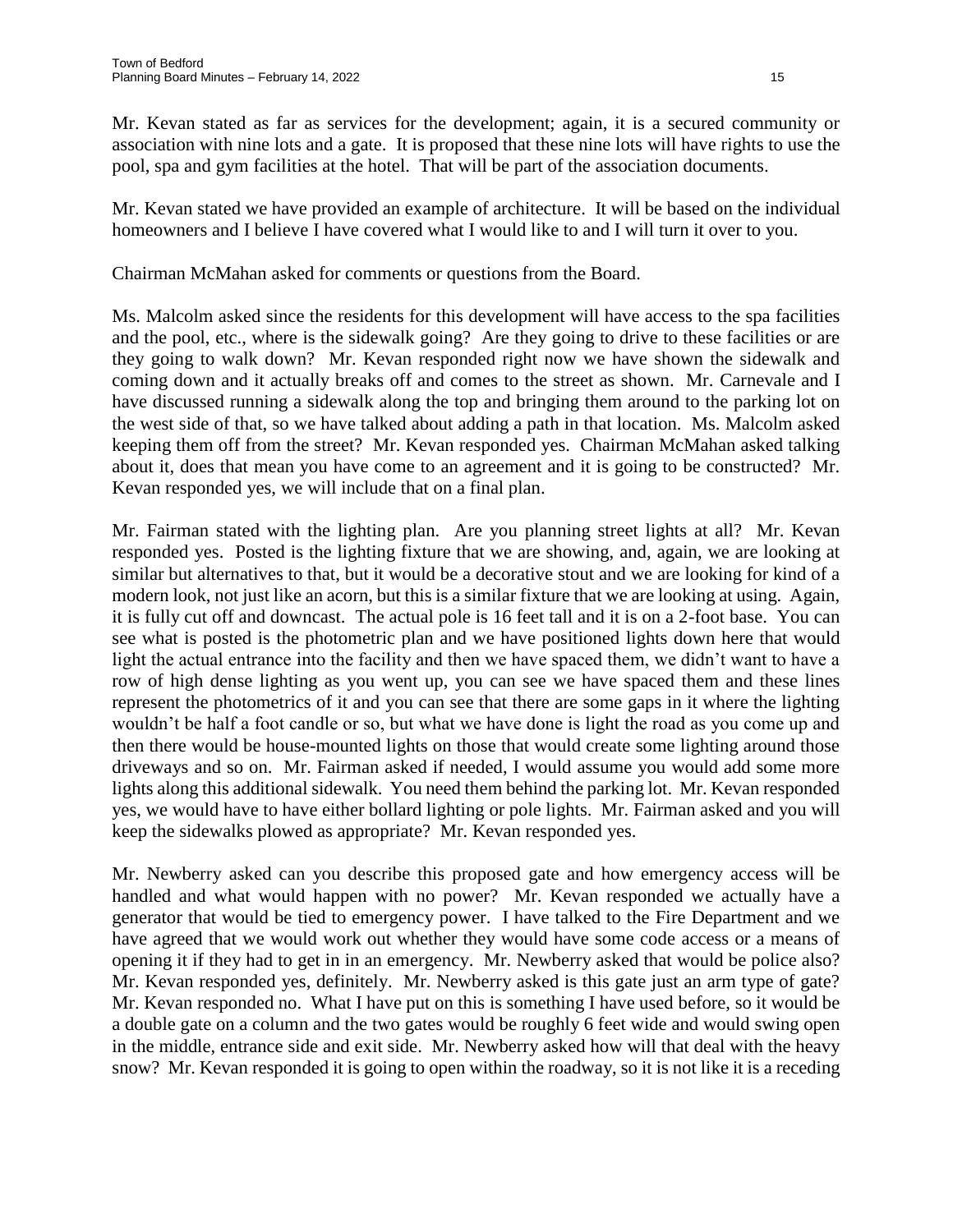gate that runs downline, so it basically opens within the roadway. You would have to make sure that the sides of the roads were cleared.

Mr. Newberry stated I think in the staff memo there was a condition about relocating the mailbox. Could you just show what you anticipate will be done on that issue? Mr. Kevan responded right now we had shown mailboxes down here, as indicated on the plan, close to the public road. I will incorporate it someplace up near this turnaround so they could actually pull off, pick up their mail and then pull back in, and probably utilize that pull-off for both like a pull off for the mailboxes as well.

Mr. Newberry stated then there was a condition about making sure that there was maintenance vehicle access to the pump station. Could you just review how that is being handled? Mr. Kevan responded this is the location of the pump house and that will probably have equipment for the gate and so forth in it as well. If you notice, the comment says that we may want to provide a parking space. You are talking about a booster station that will be maintained where somebody will come by once a month and do some normal maintenance of it. My feeling is that instead of providing additional pavement for that, is that they are going to be there for an hour or so once a month and this is nine houses, very low traffic that they could pull their vehicle off to the side here and traffic could go by. If that is not acceptable to staff and/or VHB, then we would do an indentation for a parallel spot and pull the walk over in this location. Ms. Harris stated I'd like to add that the updated recommendation was that the turnaround be large enough for the vehicle parking for that. The turnaround that is on the plan be sized appropriately so that a vehicle could park there and that would include the maintenance vehicle. Mr. Kevan asked are you indicating here on the plan? Ms. Harris responded yes. Mr. Kevan responded the only thing is the gate is in this location. We could put them there and we could look at either one of those. Mr. Newberry asked so you expect to be able to come up with an appropriate accommodation? Mr. Kevan responded yes, I can work with staff and resolve that. They are going to come into the development and probably go up to the cul-de-sac, spin around, they are going to probably want their vehicle here so that they have their tools and everything close by, they are going to go into this facility, do the regular maintenance, get out, and leave. If staff and VHB or you feel a parking spot is necessary, we can accommodate it there. Mr. Newberry asked so Manchester Water Works will need an access code also? Mr. Kevan responded this is private but they would have the right to come in and access this as well.

Mr. Newberry stated the other question I had was, is there a maximum square footage footprint for the proposed houses? The reason I ask that is just that you some way of controlling that somebody doesn't want 10,000 square feet and upset the apple cart. Mr. Kevan responded the association is going to have rights to review the architecture as they come in, and if you look at the site, it cannot accommodate a huge footprint like that. Mr. Newberry stated that is why I was asking if you had a maximum that you were going to apply to your purchasers. Mr. Kevan responded I don't know if they will do it that way or just control it by limiting the architecture in some fashion. Mr. Newberry asked does it work for the proposed site? Mr. Kevan responded that is right. If you are looking at this again, there are significant steps, these houses aren't on a flat plane, so each house as you are looking at this is stepping up that hillside, so you are working with grade as well. A lot of them will have a lower level buried on the uphill side with first level walkout. Mr. Newberry asked but these are all going to be slab, no full basements? Mr. Kevan responded again, depending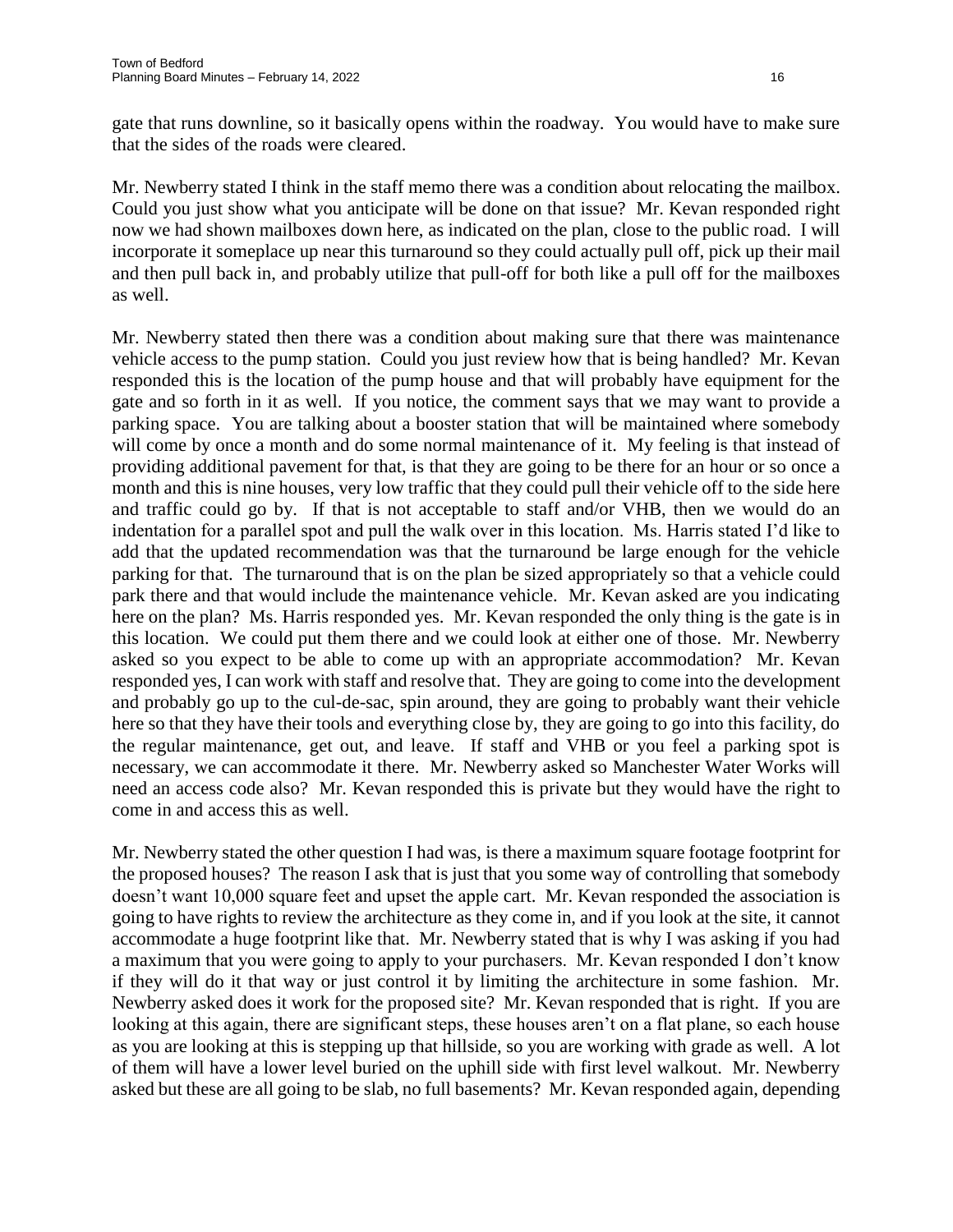on what you want to call a basement, there won't be anything with a full basement completely below grade. Mr. Newberry stated a slab slightly below grade. Mr. Kevan responded yes.

Mr. Sullivan stated Mr. Newberry beat me to it. I was wondering about the size of the houses based on some of the renderings that were included with the staff memo and just to understand what the size limitations would look like. I am happy.

Chairman McMahan asked for comments or questions from the public. There were none.

Mr. Newberry stated I have the same question as earlier this evening. There are 25 conditions associated with this. Some of them are fairly significant. Do you anticipate any problem meeting any of those? Mr. Kevan responded no.

# **MOTION by Ms. Malcolm that the Planning Board grant the two waivers from the Bedford Land Development Control Regulations as follows:**

- **1. Appendix A – Figure 1 – to allow a road design at the entrance of the site to be greater than 25 feet. This is to allow a "private road" with gated entrance, and allow for turning movement of the town Fire apparatus.**
- **2. Appendix A – Figure 1 – to allow a road design with a centerline radius less than 200 feet and tangent lengths less than 100 feet. This is to allow a road design to fit the topography and natural features of the land. This will be a "private road" that will be maintained by the homeowners association.**

**Mr. Clough duly seconded the motion. Vote taken - all in favor. Motion carried.**

**MOTION by Ms. Malcolm that the Planning Board grant final approval for the Site Plan Application to construct a nine-unit single-family age-restricted (elderly housing) development and associated site improvements at 18 Olde Bedford Way, Lots 13-40-2 and 10-50-5, in accordance with the plans last revised on January 27, 2022 by TF Moran, Inc., with the following precedent conditions to be fulfilled within one year and prior to plan signature, and the remaining conditions of approval to be fulfilled as noted:**

- **1. The Director of Public Works and the Planning Director shall determine that the applicant has addressed all remaining technical review comments to the Town's satisfaction.**
- **2. The NHDES Sewer Discharge Permit number shall be noted on the plan.**
- **3. The NHDES Alteration of Terrain permit approval number shall be noted on the plan.**
- **4. The NHDES Dredge and Fill Permit approval number shall be noted on the plan.**
- **5. The Applicant shall submit any outstanding engineering review fees to the Department of Public Works.**
- **6. The plan shall be updated to note the removal of the existing house, garage and abandonment of the existing well at 18 Olde Bedford Way.**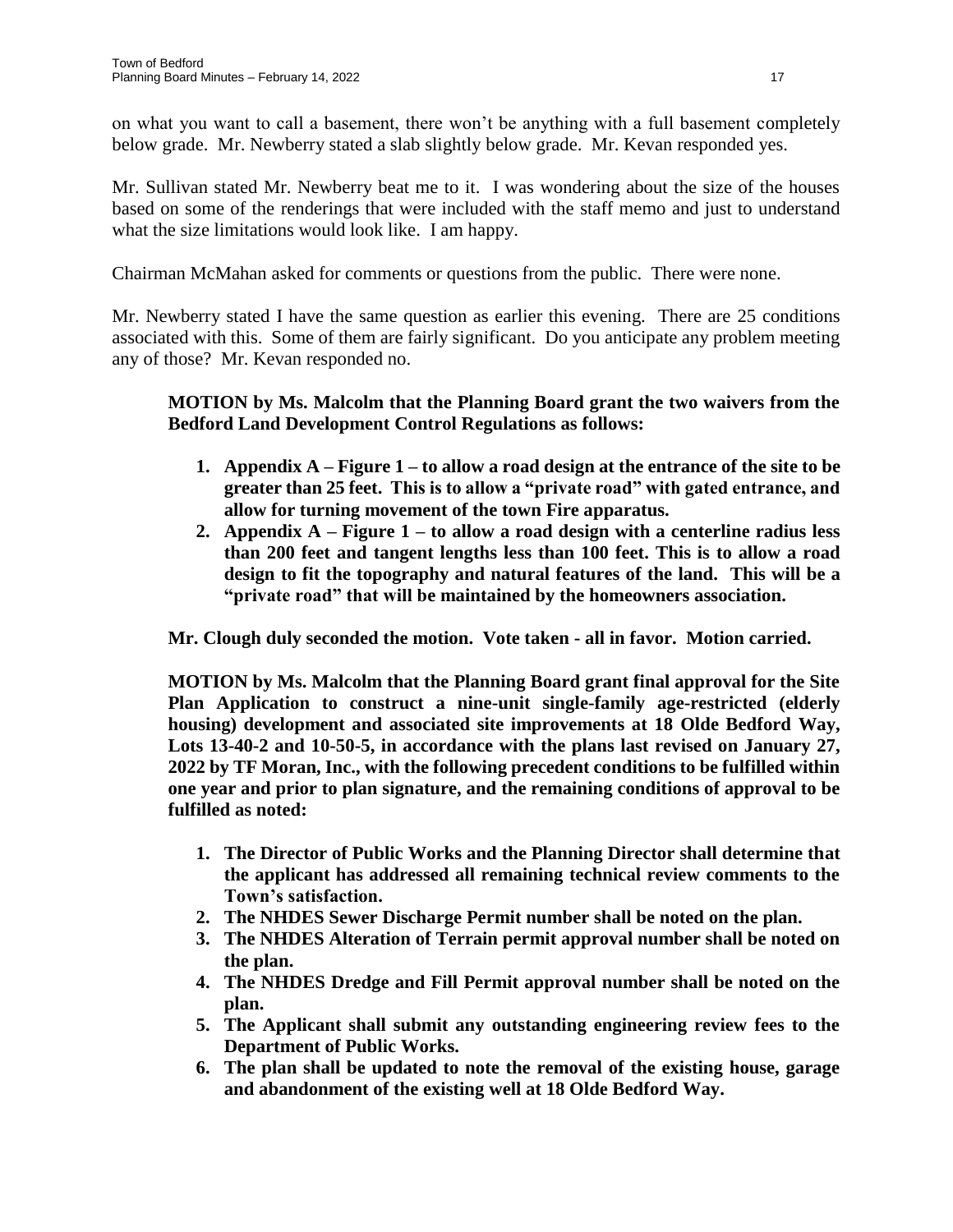- **7. The plan shall be updated to appropriately size the turnaround space near the entrance to accommodate a maintenance vehicle for the water booster pump station.**
- **8. The plan shall be updated so that the stormwater management system is constructed completely within the project site.**
- **9. The plan shall be updated to relocate the mailbox for the development completely within the project site.**
- **10. The operations and maintenance plan for the stormwater treatment system shall be approved by the Dept. of Public Works.**
- **11. The associated subdivision and lot consolidation plan along with all necessary utility easements shall be recorded.**
- **12. The landscape plan shall be updated to note the 50-foot residential buffer area is a no-cut and no-disturbance zone and signage labels shall be installed in the field.**
- **13. A narrative outlining compliance with the requirements of Section 275- 21(B)(2) for elderly housing shall be submitted for review and approval by the Planning Director and referenced in the associated Condominium documents.**
- **14. The proposed water system shall be reviewed by a qualified third party civil engineer and a fire protection engineer to ensure that the proposed water system can meet all NFPA standards for fire suppression and domestic water use. The Town shall select the third party reviewers and the cost shall be paid for by the applicant.**
- **15. Arrangements shall be made with the Planning Department regarding payment and coordination of third party inspections.**
- **16. Prior to issuance of a building permit, the associated Condominium Subdivision plan shall be reviewed and approved by the Planning Board.**
- **17. Prior to work within the right-of-way a street opening permit shall be obtained from the Dept. of Public Works.**
- **18. Prior to receiving a building permit, payment of the fair share road contribution shall be made to the Department of Public Works, as applicable.**
- **19. Prior to a building permit being issued, a driveway and sewer permit shall be obtained from the Dept. of Public Works.**
- **20. Prior to a building permit being issued, the Applicant shall provide retaining wall design drawings (stamped by a licensed structural engineer) to the Town for proposed retaining walls 4 feet high or greater.**
- **21. Prior to commencement of work, a pre-construction meeting shall be held with the Planning Department, Department of Public Works, Fire Department, and the Building Department.**
- **22. Prior to commencement of work, a performance guarantee in an amount approved by the Town for onsite maintenance of erosion and sedimentation controls shall be placed on file.**
- **23. Prior to the issuance of a certificate of occupancy for the first unit, the sewer accessibility fee shall be paid.**
- **24. Prior to the issuance of a certificate of occupancy for each unit, the applicable school and recreation impact fees shall be paid.**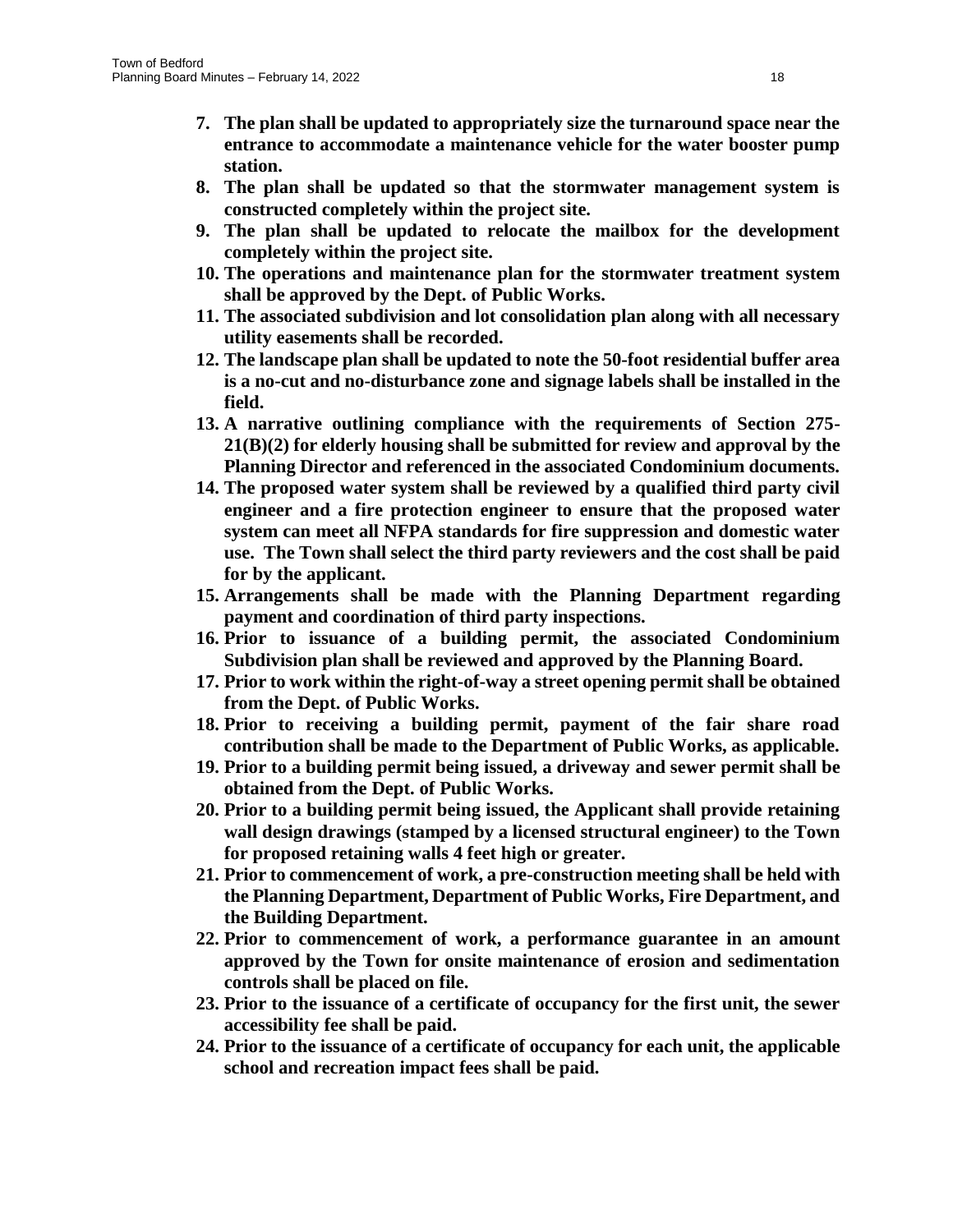**25. Prior to the issuance of a certificate of occupancy for the first unit, all site improvements depicted on the plan shall be completed.**

Mr. Newberry stated suggested an amendment to the motion to add a Condition #26 as follows:

**26. A plan be developed for the installation of a sidewalk on the west side of the parking lot of the hotel as discussed.**

**Ms. Malcolm accepted the amendment to the motion. Vice Chairman Duschatko duly seconded the motion as amended. Vote taken on the motion as amended – all in favor. The amended motion carried.**

**4. West Street Keene, LLC c/o Riley Enterprises (Applicant & Owner) – Request for Site Plan Approval for a change of use to convert a 3,024 SF restaurant use to a personal service establishment, located at 28 South River Road, Lot 11-12, Zoned PZ.** 

Chris Riley of Riley Enterprises was present to address this request for site plan approval for a change of use.

Mr. Riley stated this is for a simple change of use over at 28 South River Road. For a brief history; for many of the Board members who recall what was there prior to. There was an existing residential structure in disrepair that was there for quite a while. It was eagerly taken down and a new structure put in its place. This parcel is adjacent to the new Bank of New Hampshire that recently opened, so we see some new development now from the corner of Hall Road and hopefully in the future right to the corner of Colby Court.

Mr. Riley stated the application before you tonight is to change the approved use, which was granted initially prior to construction. The Board granted approval for a high-service restaurant use at the location. We have since that date procured a tenant for the site; we have procured a national franchisee tenant that is in the wellness business, it is not a medical use, but personal services and wellness. Restore Hyper Wellness is the name of the organization. They have just over 150 locations from California to Massachusetts. The closest two facilities would be in Newton and in Hingham.

Mr. Riley stated there were a couple of items that needed to be addressed on the site so basically just changing the notes verbiage to allow for the new use. Sandford Land Surveying and Engineering has worked with staff to make those modifications and adjustments to the site plan; they have also updated the site plan to reflect the updated conditions and easements on the site so we have a current plan as it exists today. If you have any questions, I would be happy to answer them.

Chairman McMahan asked for comments or questions from the Board. There were none.

Chairman McMahan asked for comments or questions from the audience. There were none.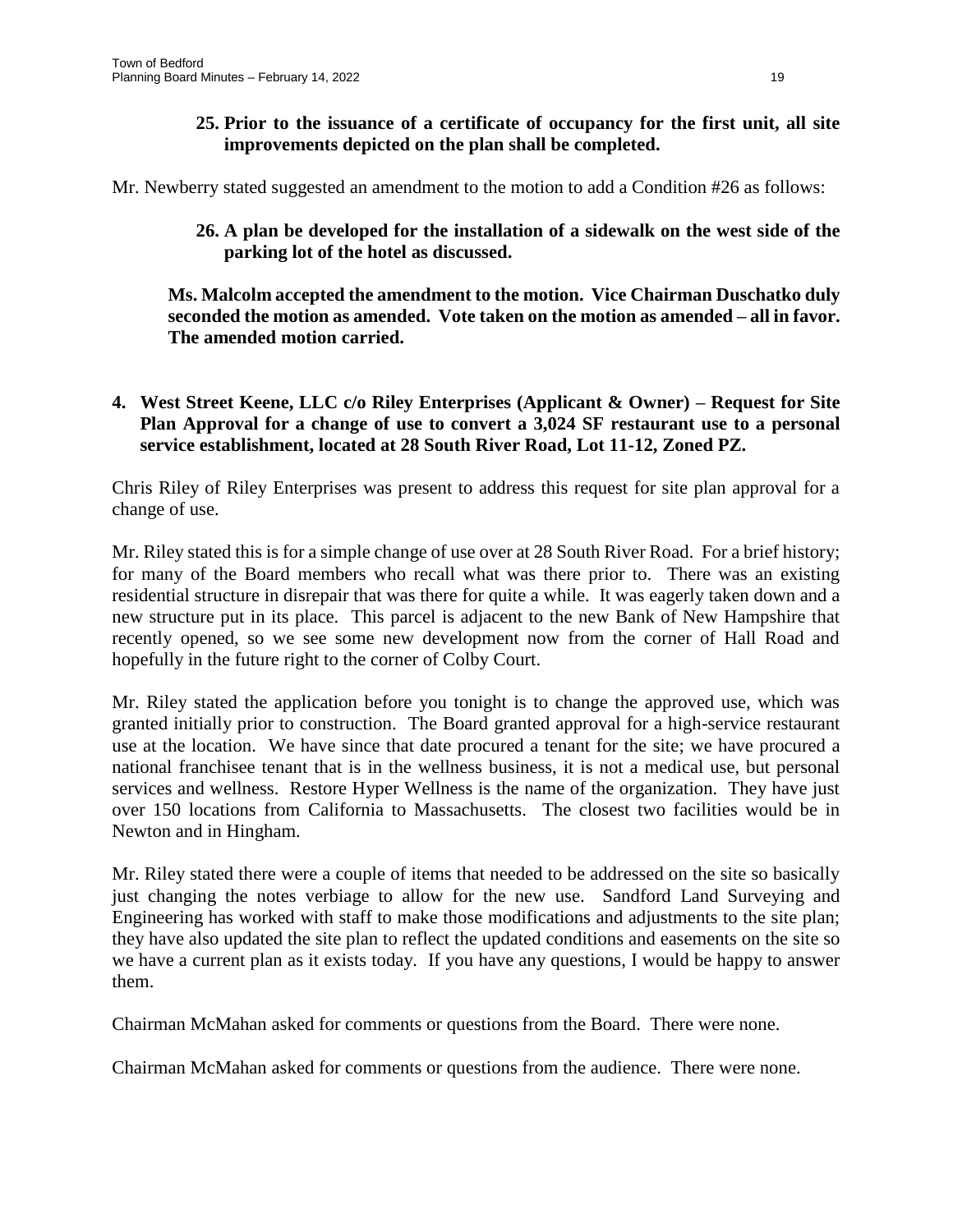**MOTION by Ms. Malcolm that the Planning Board grant final approval of the Change of Use from a Restaurant to a Personal Service Use for West Street Keene, LLC, 28 South River Road, Lots 11-12, Zoned PZ, as shown on plans prepared by Sandford Land Surveying and Engineering, last revised February 8, 2022, with the following precedent conditions to be fulfilled within one year and prior to plan signature:**

- **1. The Planning Director shall determine that the Applicant has addressed all remaining technical review comments to the Town's satisfaction.**
- **2. All conditions of approval of the April 9, 2018, Site Plan approval shall remain in full effect.**

**Vice Chairman Duschatko duly seconded the motion. Vote taken - all in favor. Motion carried.**

**3. ER Bedford, LLC c/o Encore Retail, LLC (Applicant & Owner) – Request for final architectural approval of six buildings (Buildings C1, C2, D, F, G and the Barn) in the proposed 'Market & Main' mixed-use development at 125 South River Road (former Macy's site), Lots 12-33, 12-33-1 & 12-33-2, Zoned PZ.**

Andrew Enright and Chad Leahy of Stack & Co. were present to address this application for final architectural approval of six buildings on behalf of the applicant. Past presenter Andrew Keating of Stack & Co. was not able to be in attendance, nor were Mike Nelson with Encore and Ted Chryssicas with Newmark. We are excited about presenting the architectural review for these five buildings plus the barn.

Mr. Enright stated what you see posted are the five buildings and the barn, indicated in white. We are not looking at the hotel potentially or the office spot, but the five buildings and the barn. I think it is valuable to quickly go over the nine renderings that you have seen before but there are some slight changes. There are a series of renderings, there is a site plan, which we can review, and then it gets down into the details of the colored elevations and samples, and we are happy to answer any of your questions.

Mr. Enright stated the overall posted view that you have seen many times before, there are some updates to the barn that we look forward to showing you in more detail, and then the largest change is here at Mountain House, where this is a new design that has been worked out closely with the owners and the tenant and looking forward to going over that in more detail when we get to that portion. I will point out improvements or visions since then, and here you are getting a sense of Mountain House in the background looking north from Main Street, this view is essentially unchanged adding some more detail for materials and things like that. Similar to this posting you are seeing the end of Mountain House and here you are getting a more close-up view of Mountain House and we will get into it. The overall big moves here are that they preferred an entrance on the south elevation rather than on the corner and we will explain those reasons as we get into it. Then posted is the barn that is essentially the same with no changes here. Posted is the barn and there have been some changes as far as proposing that the fireplace actually moves back within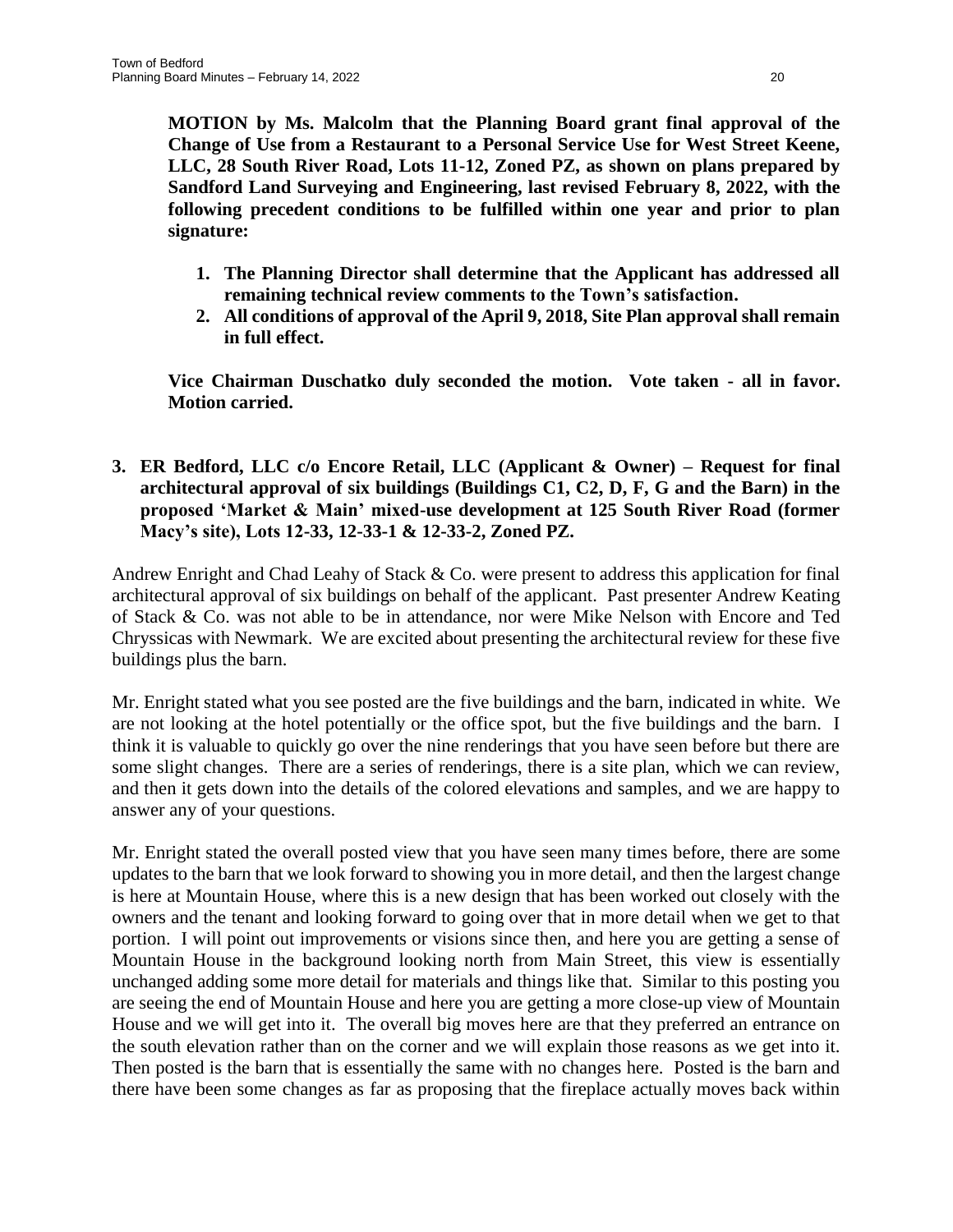the structure itself. Before we had proposed that it was sort of out as a beacon but feel like there is a lot more potential having it sort of sunken in within the barn itself and something to draw folks in. We will go into more detail at the elevations and materials.

Mr. Enright stated the posted signage element we are still very excited about. We are not here to present the signage formally, but this is something that the owners are still very excited about and we look forward to coming back and presenting and proposing the signage at a later date. This is more of a reminder.

Mr. Enright stated to orient ourselves to the site plan posted, we will start out with Mr. Leahy reviewing Building C2, Building D and then Buildings F and G and then I will come back and we can talk about Mountain House and the barn towards the end. Before we get into that, are there any questions on those overall renderings? Mr. Fairman asked could you go back to the very first one that shows the whole site? Back by the hotel, what is that structure in front of the hotel? Mr. Leahy asked this one indicated? Mr. Fairman replied that one and the one to the left that says a cement wall or something. Mr. Leahy stated what you are seeing is the second story porting of Building D. Building D is this entire footprint here, but the first floor is kind of hidden behind the trees. This entire footprint is one building. The second floor portion is the southwest corner and then the northwest corner, both 2-story. This indicated is the back of a tall parapet wall that you obviously wouldn't see in normal applications, just in this one particular helicopter shot. Mr. Fairman stated thank you. Mr. Enright stated it is a little taller than usual. The idea is that potentially from the highway, you may see that if there is a signage moment, so that is why we are asked to sort of asked to have it. Somewhere it is a little abnormally it is all parapet but we can look at that more closely. Mr. Fairman asked there is no real place to see this view though? Mr. Enright responded that is correct. Mr. Leahy stated these two returns are sized to prevent the impression of seeing to the back side of the parapet from anywhere on site.

Mr. Enright stated Mr. Leahy is going to walk you through the exterior elevations of C2, which is just south of Mountain House. Mr. Leahy stated starting with some close-up renderings just to get the flavor of it. Posted is the Main Street facing side, this is the side that faces one of the two pedestrian cut-thrus, kind of a signature feature of the project, these cut-thrus that help break down the mass of the buildings and create connection between the parking areas and the more pedestrian and retail focused areas, including in part the open green area just west of C2 and this cut-thru that connects the passage between Building G and this end of Building C2.

Mr. Leahy stated I am going to start with the Main Street façade. This is kind of a characteristic building for the site, which is why we wanted to start with it. It is a mix of kind of slightly more vernacular or traditional forms, the gabled roof here at the major endcap that looks directly onto Main Street as you enter from Route 3. That kind of more traditional form is made slightly more contemporary by these kind of clean approaches to finishes, sharp defined forms and then a big expansive glass that will allow that corner to be really activated and to draw people towards that part of the project. Between the two endcaps we have a kind of common language of this fiber cement frame element, which is this fiber cement grained material, it is a vintage wood bark by Nichiha. That frames that tenant in the fill area where tenants can place their own signage and depending on what the tenant wants to do, can develop that façade into something more characteristic of their work. The endcaps at either side are clad in a product called NuCedar, which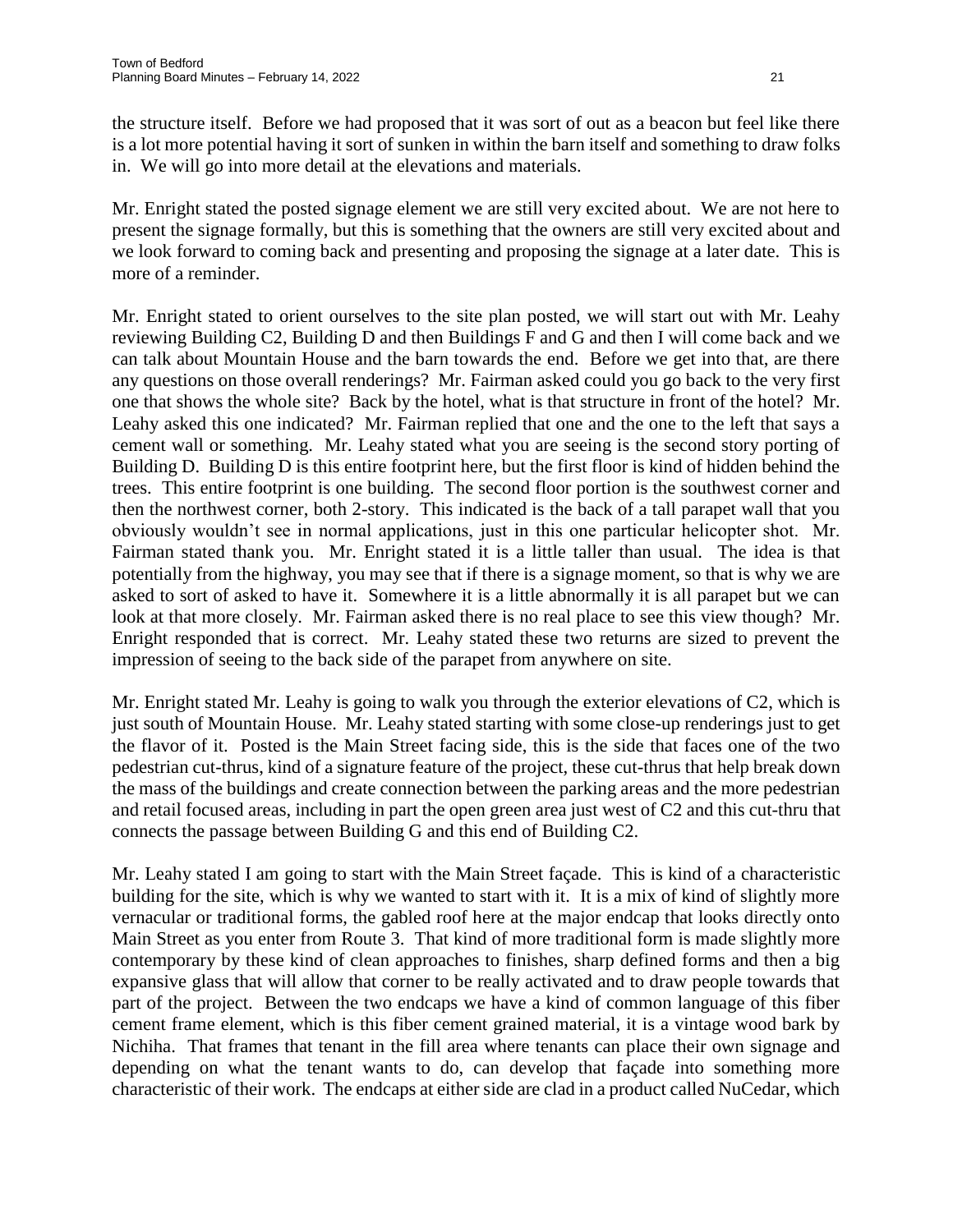is a PVC cedar shingle that has a natural grain to it that is achieved by a kind of vibrating wire so it is not actually like a cast or prefab material. It has a certain natural grain to it. The grain of the fiber cement products is all kind of elements of kind developing a language of warm, neutral, durable, natural grained elements to frame and give identity to the space that unifies but doesn't overwhelm the individual expression of the tenants. Another characteristic feature is this awning element, which is a galvanized black steel awning with an infill of red cedar slats to create a shade structure and to create site organization and guide people around to the various features. Mr. Enright stated as I am sure you all know that western red cedar starts out as this, and the idea is that it would weather to a neutral warm gray. Mr. Leahy stated that is also a shingle product that we are just using for the material sample. The slats will be a lumber piece. Now jumping across the street to Building D. The first floor accessible and activated to retail activity on all sides and we are really limited back of house space kind of tucked away here and another one here. This is the pedestrian cut-thru that would go towards to the potential hotel site and Upjohn Street, Main Street over here on the left, so flanking C1 across the way. The two second story pieces are broken down to keep this mass from feeling like a big wall. We have one space, as discussed, in the northwest and one in the southwest, both have potential access to outdoor roof deck type areas either for dining in the case of a restaurant tenant or a potential outdoor retail space or display space in the case of retail. With Building D, similar to Building C across the way, but kind of inflected where we are taking these forms and using them in several different ways or similar gabled endcap with the new cedar PVC shingle, but here we have kind of a second floor cutaway highlighted on the renderings as shown. This interior product is Prodema, which is a laminate wood, a veneer wood product that is meant for exterior applications. Mr. Enright stated the idea is that almost all of these are durable, don't need a lot of maintenance, things that aren't finished, like the cedar, would weather and are meant to do that over time. Mr. Leahy stated equally low maintenance but in a different way, not meant to be repainted. The same kind of frame element in the fiber cement with tenant infill above, more of that fiber cement and more shingle. On the southwest side; this is that higher parapet, potentially an office type application, and that is where we start exploring using different colors of the same vintage wood product, this is vintage wood ash that is intended for that application, just a lighter gray. To be clear this product, and you can see it on the renderings, but it has a built-in embossed joint every 6 inches, so that would be applied horizontally and then this actual panel is 8 or 10 feet, so you would have a natural vertical joint kind of breaking down those long horizontals. The other sample doesn't show it, but we have it and it is just because through a different portion of the panel. Mr. Enright stated and as we go through these as well, I am not sure if we did on the one before, but we are proposing the different light fixtures. There is a small sconce and a larger sconce and then the catenary lights that hang through the cut-thrus. You can't really see them because they are off the façade, but I can talk about where they are and we can certainly go look at the renderings. Those are all intended to comply with the night sky regulations of COFF. Then the other side of Building D; these are the two second story volumes here, this one is clad with a traditional endcap shingle, which flanks across Main Street with the one on C2 and then this second story volume is clade with the vintage wood spruce in a kind of basket weave pattern, as shown on the plan. Mr. Enright stated as we continue to pass these samples around, getting a sense of the warm, neutral pallet overall, that we think would be sort of elegant, somewhat contemporary but also regional as well. Mr. Leahy stated now moving onto Buildings F and G. Posted now are the floor plans together. Building G across the street positioned roughly as they are in actual layout with Main Street between them, and they are unified by the cut-thru that connects the parking lot behind C1, with the potential hotel site on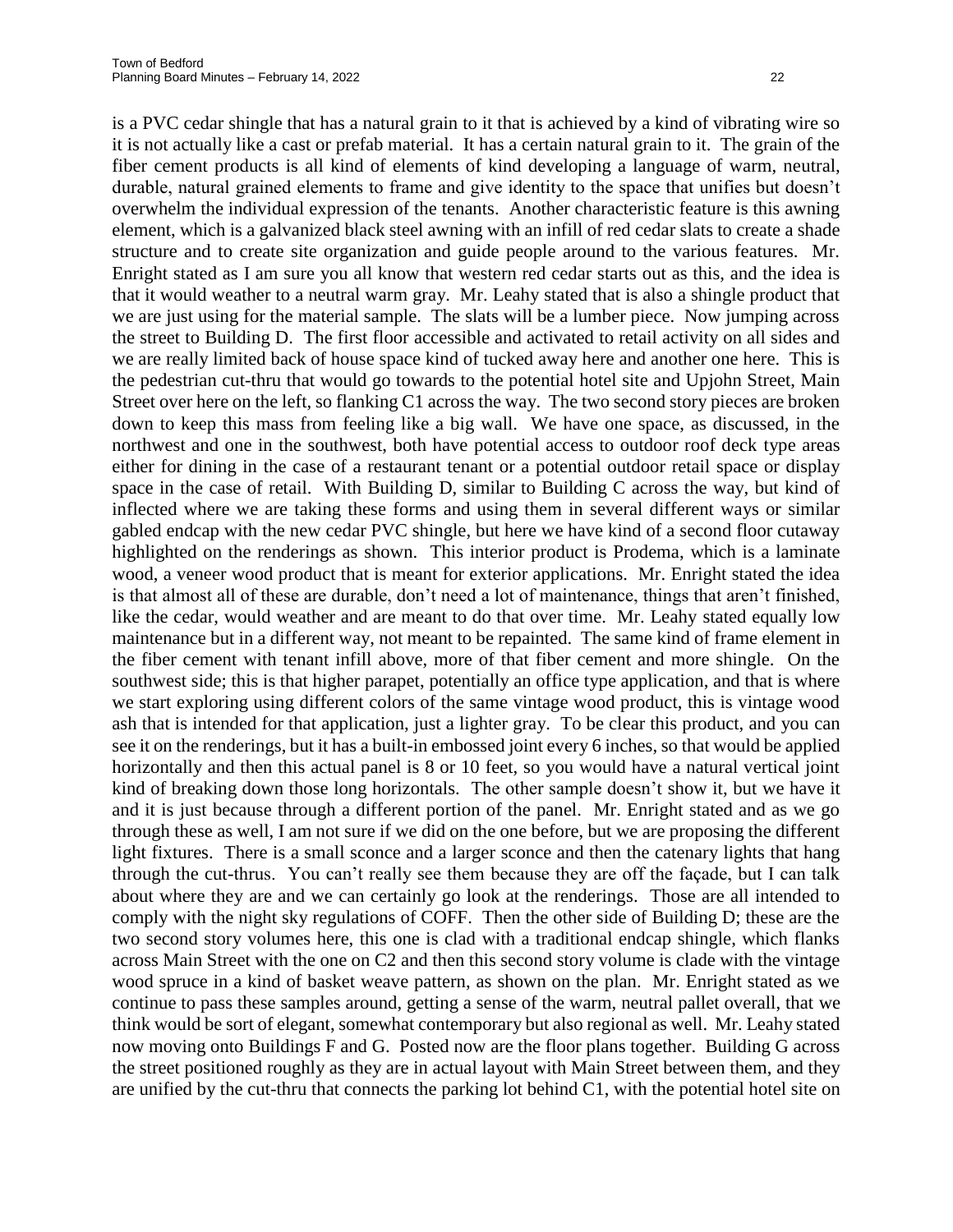the south of the site and that is where you see those catenary lighting structures as well, the hanging lights that activate that pedestrian cut-thru. These are simple stand-alone buildings, relatively small serving to further break down the scale and create a pedestrian sense. Building F faces onto Main Street with a stucco façade and we are using some highlights of this bronze aluminum composite material, which is basically just a metal panel but that has a texture to it to create some kind of highlight panels onto the sides. The sides of the elevation have facing onto the cut-thru onto a potential outdoor seating area facing, which would be on the east toward the barn, have operable partitions, so these are glazed or glass partitions that can open and create a continuous space between the interior and outdoor dining or towards the cut-thru itself. Building G across the street, kind of a hybrid between the stand alone style of Building F, and the more kind of characteristic of C2 or D with a flat-roofed shingle endcap and the fiber cement siding for the rest of the building. I should also be calling these out as I go but it also has an awning element, the same kind of black metal with red cedar slat infill. I know that was pretty quick, and I am going to hand it off to Mr. Enright for the last couple of buildings.

Mr. Enright asked are there any questions so far? Ms. Malcolm stated this project is right at the intersection of I-293 and there is a lot of truck traffic here. How are these things going to stand up to exhaust in 20 years? Mr. Enright responded those shingles are an aesthetic product, so essentially all of these products, with the exception of the natural wood we would say, are durable, very washable, power washable. There are different sorts of detergents that can clean wood that is not sealed as well if they need to get those wood elements more clean. I would say that about 95 percent of the materials are represented by what you see here that is very durable, very cleanable. Mr. Sullivan stated to piggyback on that; would a lot of these materials to be PVC or composite, how do they weather in terms of sun washing, UV impact over a period of time? Are they just going to fade and kind of all blend into one monochrome gray? Mr. Leahy responded I can speak a little bit to the PVC product. I think we only have one PVC product, which is the cedar, the other ones are fiber cement, which typically do not fade. I have spoken to the manufacturer of this product, or their local representative, about aging. We don't expect it to significantly age or yellow. If it is positioned across from a highly reflective surface, it can curl, but there are ways of dealing with that, specifically more adhesive. We will be watching out for that and making sure that it ages well.

Mr. Enright stated going to C1, Mountain House, first. This is probably where the most change has happened. The design that you saw before had the entry facing south, the tenant would much rather have it be on the west side as indicated and have their primary parking lot be the one that is to the west that is shared with Whole Foods and Trader Joe's. They don't feel like they are going to overflow. Certainly they can park further to the east as well and walk through the cut-thru to come around. It just works a lot better with their internal layout. To sort of reach a compromise, the owner, Encore, and we felt that really activating this corner was still something that we wanted to push for as it relates to Main Street to the south and Market Street to the west. This is not an entrance but it is a roll-up door where indicated where they may have their bike repair, shop, etc. sort of in that area, something that is sort of fun to look at and activated. The door comes up and bikes could be pulled out or displaying kayaks or canoes, etc., so that is the reason for having this corner, even though not a main entrance, still somewhat activated. As far as the materials themselves; this darker metal is proposed as this sample shown. This would be the finish on sort of a corrugated steel, which it is not the rounded corrugation, it is sort of a faceted corrugation that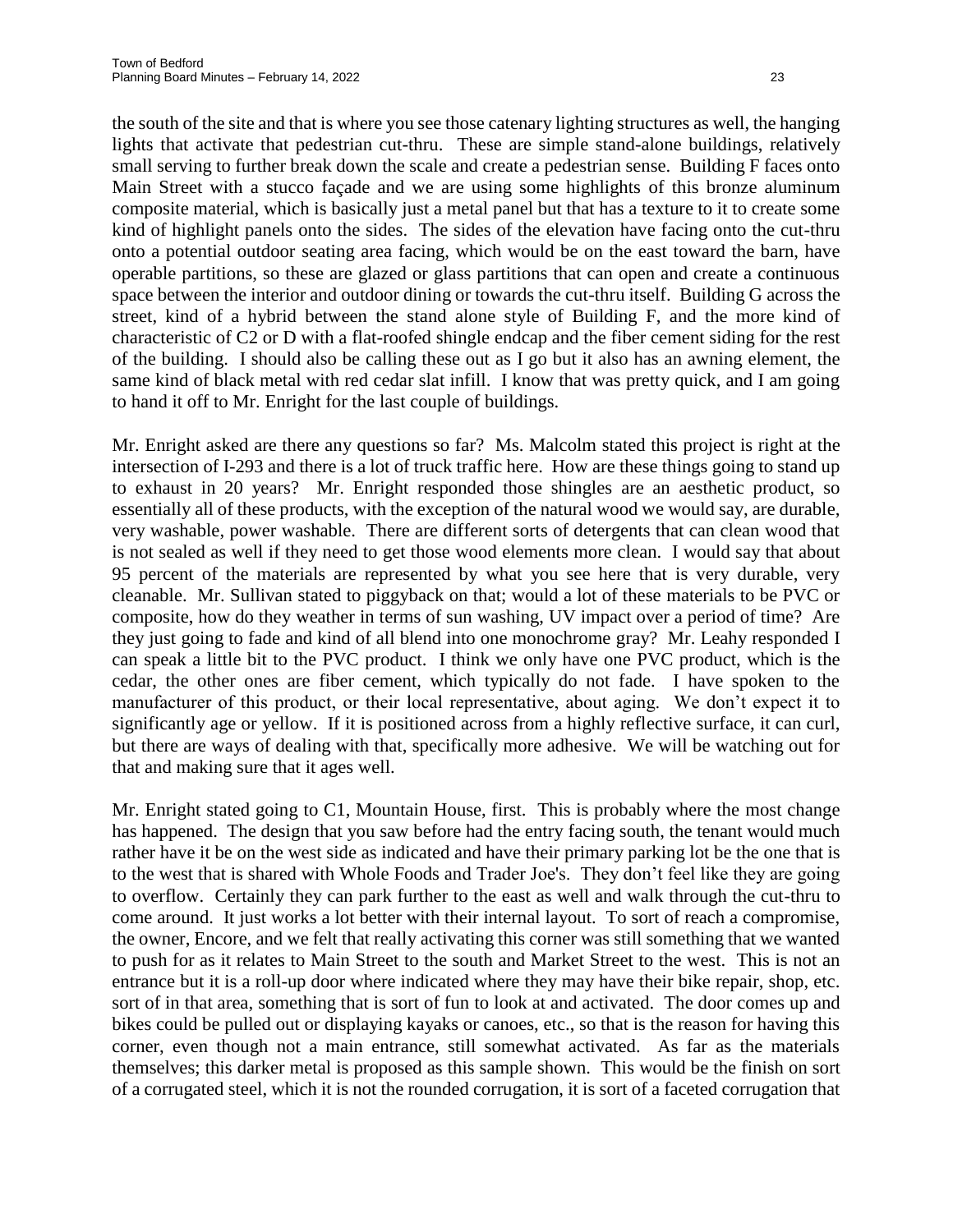has sort of an elegant look to it that Mountain House uses quite a bit, so that is what we are proposing here as well. That is warmed up as you then come in towards the glazing there would be a natural wood soffit and a natural wood return that you can see here where the cursor is tracing. An Alaskan yellow cedar, which is very similar in tone to this once we seal it, so we think that this would sort of be the color pallet that we are proposing. What goes in between the main entrance and the endcap is another sort of tenant standard is this ground-face CMU. Imagine this is in an 8-inch by 16-inch block, but this is the proposed finish sample for most of where you see the light color. Where you see the darker color of gray, the 3-foot base would potentially be this sample, a little darker, similar ground-face concrete block. Mr. Leahy stated all of these materials are in keeping with the potential tenant's national standard. That is something we are kind of working with their pallet. Mr. Enright stated lastly sort of echoing what we were thinking about before, was that they have their own version of murals, so this tenant typically uses sort of abstract mountain forms that are painted onto the CMU, so that is what you are seeing here in the rendering. Ms. Malcolm asked those are painted on? Mr. Enright replied yes; they are painted. This shown here you see the main west elevation, again, the main entrance here, and then this is an employee only entrance to the southwest, and then as we wrap around, we have the overhead door that would open up here and this is that pedestrian cut-thru as well. Going to the other elevations, where before we had proposed essentially a fairly austere concrete block elevation with a future mural, this is the proposed design for the north and then the east elevations. This articulation of the darker gray CMU coming up in these piers, is similar to what this tenant has done in the past as well, but it does a nice job of breaking up the scale, we think, adding in some clear story windows here at the north we think is a good move that they would like to do, more of the mountain graphics here. Are there any questions specifically with this? Mr. Fairman stated it is one story and it looks like two, it is higher, it almost looks 2-story, but it is not. Is that correct? Mr. Leahy responded that's correct. Mr. Fairman stated a great array of solar panels. There is a fair amount of electronics that will go with that, have you dedicated to have a room someplace in the facility where all of that will go? Mr. Enright responded they are actually not certain that they are going to have the solar panels. It is more that they are going to go for a series of skylights. Mr. Fairman stated I will be very disappointed if they don't go with solar panels. Mr. Leahy responded we will share that with them. The intention with the solar panels is to make up the lighting load, the electricity use by artificial lighting, so they typically take one of two approaches. One of which is to use artificial lighting and then make it up with PV array or to just naturally daylight their project to begin with, via skylights, however that is noted. Mr. Fairman stated we need to reduce the greenhouse gas for this development as much as we can. Mr. Leahy responded I strongly agree. Mr. Fairman stated you don't do that with skylights, you do that with solar panels. Mr. Enright stated that would go a long way. Is there anything else specifically on this building C1? This is the one, again, that had the most change from before.

Mr. Enright stated the last one to discuss in detail is the barn. There have been some developments here, and I think I will actually start with the plan, initially we had proposed that the so called fireplace, etc. would be out front, sort of facing the sidewalk, and the more we went through design, etc., it is just going to be a stronger and better used space if we actually pull the fireplace literally back into a sort of hearth. The decorative chimney element is still there and now it is actually really doing something where it would be a wrapper for a metal flue for the gas insert fireplace that is proposed. One of the changes were we will be developing the structure here as well, we are proposing it will be a timber frame with exposed steel connectors, and then that is set off against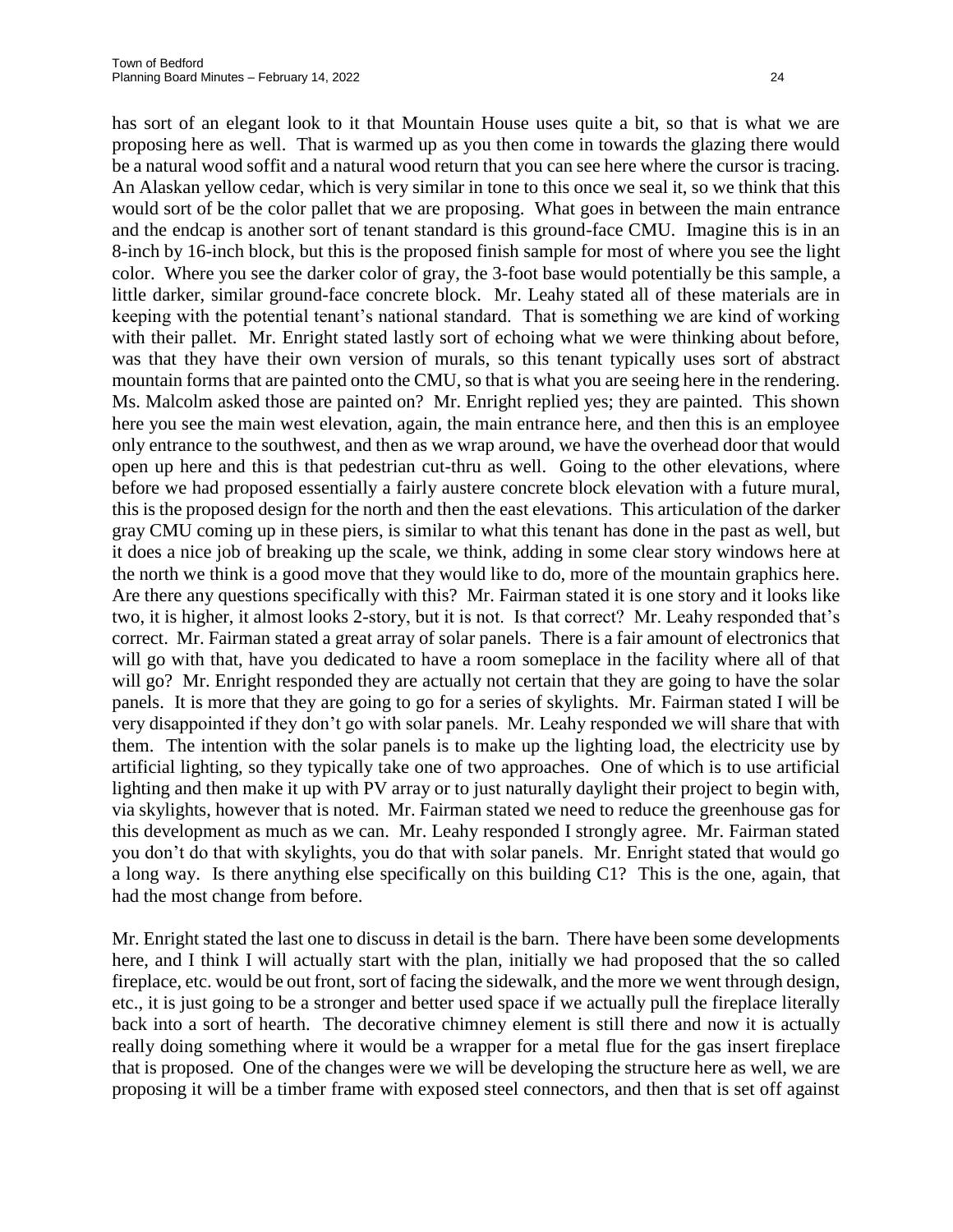this chimney, which is made out of proposing Gabion Cages, but typically they are used for landscape retaining walls, but they are cages that come in different sizes, and you are basically just filling them with rubble. In this case it would be beautiful New Hampshire granite and these cages would be a thinner veneer around a concrete block core, that is the structure, but essentially it is a decorative feature nod towards a little bit more contemporary in using the cages to hold the granite. It is well represented here in the rendering, as shown on the posted rendering. The idea that these cages would be broken up in an aesthetically pleasing way and they would surround a blackened steel fireplace surround, and that within that is a gas insert, which is basically a glass piece that seals that. Safety-wise no one could ever come up and touch that flame. There is a hearth in front of it that we are proposing that is up by 18 inches, could also double as an impromptu stage; we are thinking of making it large enough, 6 feet by 10 feet, that if there were someone giving a speech or a couple of folks who were playing bluegrass, that they would be up on that portion as well, but proposing that as a fixed element, not something that is temporary. Chairman McMahan asked obviously there would be a power outlet there? Mr. Enright replied yes. We would bring gas to this area and we would also bring power. Chairman McMahan asked how close to the fire box to the glass protection? Mr. Enright responded it is all actually part of one unit, so it is actually a manufactured zero-clearance fireplace that you could put in your home, although it would be on the larger side. Chairman McMahan asked with the fire going, is that glass going to be warm or hot? Mr. Enright replied it does get warm to the touch but not hot to the touch. We would make sure that that is crystal clear with you all and accepted. That is also part of for raising the hearth to give a little bit of sense of that you have to work a little bit to walk right up to it. Chairman McMahan stated a 4-year-old could do it every day. Mr. Enright responded we are going to make sure that the 4-year-old definitely does not get burned by that glass, for sure. Mr. Sullivan stated I noticed that you had the placeholder of signage on the rear side of the chimney. With that piece being such a focal point looking down Main Street, are you going to consider putting signage on the inside of the barn as well? Mr. Enright responded that is a great point. We have considered it, we did review it with the owners and they felt it was stronger to just have it on the highway side, so for now this is what we are proposing.

Mr. Newberry stated just a comment on the fireplace. It seems kind of small to scale. I don't know if making it a little larger or not or whether that is worth considering, but if it is a visual magnet to the structure, you may want to look at the scale of it to the chimney, maybe even bringing it up would also address the issue of it being physically accessible to a random 4-year-old. It is just a thought. If you brought that a little higher and maybe were able to make it a little larger, it might make a nicer scaled visual attraction. Mr. Enright responded that is great advice. I think that answer to that is that we would love to do that. It is something that some of that research is ongoing to find sort of the largest stock fireplace, but just thinking about some of the budget. Mr. Newberry stated the barn warrants custom made. Mr. Enright responded your point is very well taken and it is great to get the advice of make it bigger rather than make it smaller. I think that is something we would like to pursue. Mr. Newberry stated that might help too with your vista down Main Street. Mr. Enright responded absolutely. The idea of having the surround and the blackened steel was sort of a nod to that to sort of making the whole portal of the fireplace larger, but to your point, yes, if we can make the box itself bigger and/or raise it up. Mr. Newberry stated bigger and higher I think might be desirable. Ms. Malcolm stated higher would be nice. Mr. Leahy stated I don't know if we have the dimensions showing on the thing. It can be a little deceptive because it is a substantially large hearth element. Mr. Newberry stated I was just kind of looking at it in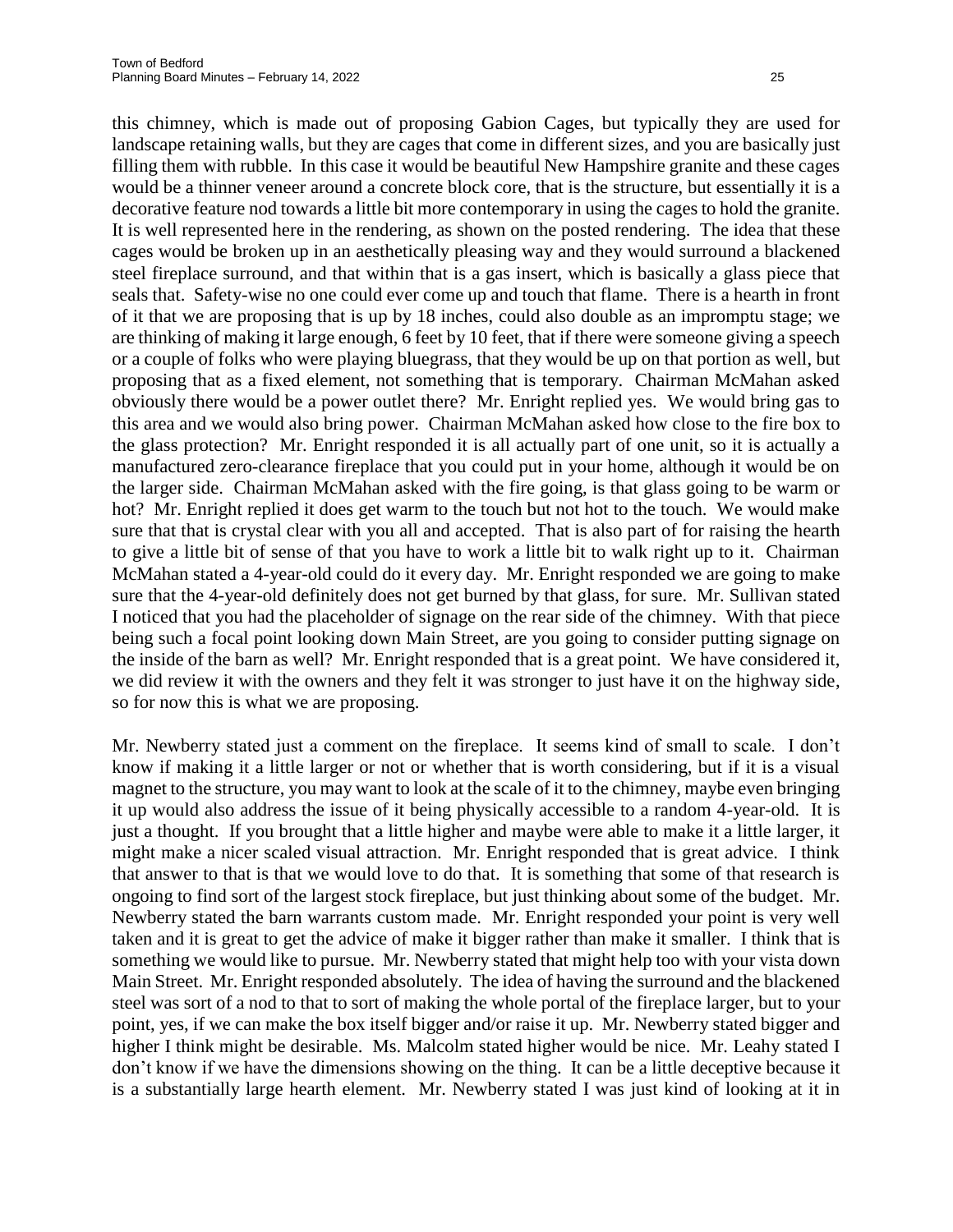relation to the rest of the structure. Mr. Leahy stated in the realm of it, you are right, in relation to the structure, it is one the more petite side, absolutely it is close to 6 feet wide. Mr. Newberry stated I wouldn't make the structure smaller.

Mr. Enright stated I don't want to move on from that comment at all, I want to leave it kind of hanging there, but just to sort of fully explain the rest of it. What we are proposing for the shell is a board and batten type siding. It would be using a Boral, sort of cementitious, almost wood-like product that kind of acts like wood. We have used it in a lot of projects. It takes paint very well, and we are proposing basically 2-foot on center to have a batten, a piece of wood that covers the joint between the panels behind it, and that paint color is proposed as this sample. It is a warm medium gray. We are proposing that the interior of the shell of the barn is one of these fiber cement boards that is a bit more of a warmer tone than the others, it would up high. We would propose that the timbers themselves have a similar sort of warm gray stain to it, working with the gray of the outside. Anecdotally, structurally we are working with our engineer to fine tune it but we are likely going to use cross-laminated timber, CLT panels to form the shell of the barn; that is going to work structurally very well with the timber frames themselves, and then that would get wrapped inside and out.

Ms. Malcolm asked are you going to have any seating inside the barn? You have blocks of granite or something outside, are you going to have something for people to sit on inside? Mr. Leahy responded no; the previously submitted and approved site plan includes benches around the outside, but we don't have anything planned for the inside. I think we want to leave that space as open, as flexible as possible. We could talk about potentially movable seating there, some spaces to just provide nice, colorful metals chairs that are durable and can be moved around and should one of them walk off, it is not that big a deal. Ms. Malcolm stated I guess I am thinking of this office building over on the left. People might like to come out and have their lunch outside in this structure. It is easier to do that when you are sitting down. Mr. Enright responded that is true. Mr. Fairman stated I don't think I would like to see anything in there as permanent structures for sitting inside. I think it is best to leave it empty so that it can be more versatile. Mr. Leahy stated we did look at bench layouts that included either slipping into that space or kind of framing it along the line of the columns, and we found that we felt it was more important to maintain a sense of porosity through there, of easy movement. It is flanked with benches. Mr. Enright stated we do have benches outside. A point well taken. I think we would like to pass that onto Encore and maybe there is a way to store temporary seats somewhere that could be moved out in warmer weather. Ms. Malcolm asked and you decided not to have grass around the outside to pave it all? I am just thinking of how much the people who go to The Friendly Toast love that lawn. They go out on that lawn all the time. Mr. Leahy stated we have heard that loud and clear, we totally agree. As part of the site plan review, there was a comment to increase the, just out of view on this particular snip, but to increase a grassy area between that and the parking to the right of this image, which we did. The best way to see it is on the approved site plan. We definitely wanted to capitalize and expand on the grassy area associated with The Friendly Toast via, our kind of just across from there, but the turnaround associated with Market Street. We added grass area there to compliment and extend that. Mr. Fairman stated we also talked about having a skating area back there, a grass area or a park area that could be made into a skating park in the winter next door to the barn, which actually made it to the papers. We are in trouble now if we don't have that. I just think that would be a tremendous addition and draw to the use of the barn. Mr. Leahy responded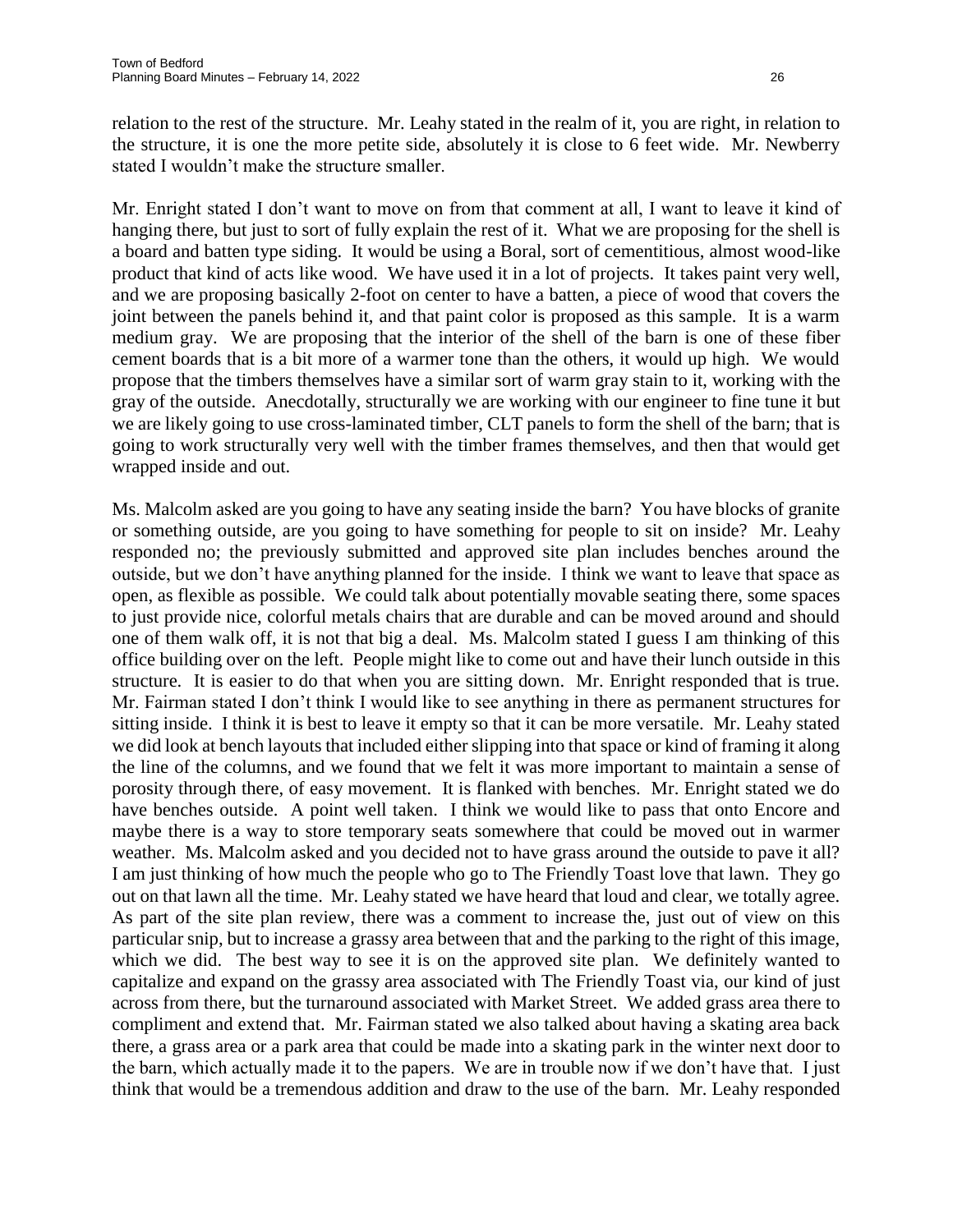yes, I think that is something that I think Encore has talked about potentially, I shouldn't say anything for them for certain, but being a module demountable element basically, which is how in my experience all of those ice rinks work well as that they are seasonal and are set up and demounted when not in use. Mr. Fairman stated you need to have the location ready for it. Mr. Enright stated we have been thinking about this area. Mr. Fairman stated until we see the hotel, that parking there isn't critical, and there is an entrance in there that goes out back and it would need to be moved, I believe, to be able to do it correctly, but maybe not. I just think that in that area the idea of a skating rink, a lot of people in this town ice skate on a variety of different ponds. The one thing this whole development is missing is the recreation, anything recreational, other than the corn hole up by The Friendly Toast. Originally we thought of a movie theater obviously, very early on a bowling alley even, so I think that some sort of recreational venue as part of this would enhance it tremendously and skating is the one thing that I think could be done pretty easily. Mr. Leahy stated I want to take one quick note here, I apologize, this site plan, which is not technically to be submitted is a little out of date. The civil engineer has already updated based on previous feedback from the Board to include a green area expanding here and I think we eliminated two parking spots in order to make sure that we still had access to that maintenance road, so this has been expanded. And then as far as a recreation tenant, I think that was something that, I can't speak for the client, but I think it would be a great opportunity for some kind of recreation tenant to come and be part of this project. I don't think that is at all a closed notion. Mr. Enright stated no, I know that Mike Nelson heard that loud and clear as far as having a third party that would come in and potentially set something up. It is definitely on his radar and our radar.

Chairman McMahan stated if I heard you right, did you say that the grass around the barn has been approved and is going to be used or just considered. Mr. Enright stated as Mr. Leahy was mentioning, this part of the site plan has not been updated versus what TF Moran presented a few months ago and did get approved, but essentially there is a wedge of grass that was added, as shown, just to the south of the barn. We are proposing that the hardscape has come out somewhat to envelop two areas for benches but that there is grass all in this area all around per the approved TF Moran site plan from November. Chairman McMahan asked how wide of a swath of grass will it be? Mr. Enright responded it is approximately from this area here over to where the "office" would start. It is this expanse right here. Ms. Malcolm asked and on the other side? Mr. Leahy responded it is about two parking lots width. It is a triangle and at the widest point it is about the width of two parking lots, so 18 to 20 feet. Ms. Malcolm stated I am just looking at this picture that you handed out that has no grass at all. Mr. Leahy responded that is unfortunately a framed photo. I would really have to reference to the site plan from TF Moran. Chairman McMahan stated as you said it has been updated. Mr. Leahy responded right. We are not trying to propose anything new or anything changed versus the approved site plan. Ms. Malcolm stated that looks to me like parking lot. Mr. Enright stated just beyond the red hood there, there are some bushes. Mr. Leahy stated I wish we had that to put up. Ms. Malcolm stated not reminiscent of The Friendly Toast. There is not grass, those are just shrubs. Mr. Enright stated we don't want to make light of it at all because I think it is very clear that we heard your feedback on we have proposed that the hardscape does go beyond the barn and if there is strong feedback to the contrary, it would be great to hear about it. Ms. Malcolm stated that is a nice picture of the grass there and that is actually quite typical of what we see out there in the summer. Mr. Enright asked as far as people populating it? Ms. Malcolm responded yes, by The Friendly Toast. Mr. Enright asked is that real grass or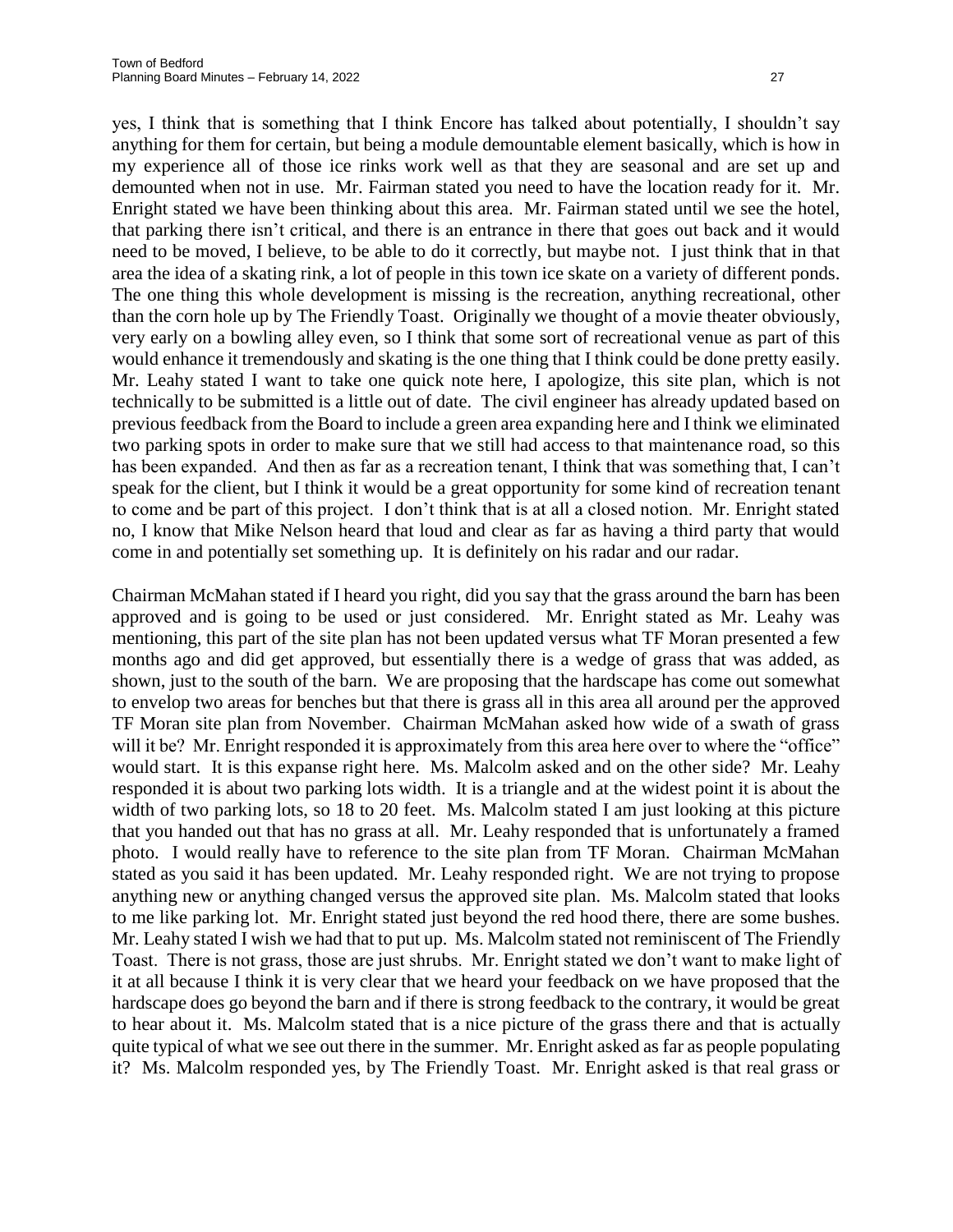turf? Chairman McMahan replied it is turf. Mr. Leahy stated I am just highlighting this for our kind of contribution to capitalizing on the success of that space by expanding it.

Mr. Enright stated we have talked about the barn, finished up with Mountain House, and I think we have presented all of the samples that we have with us.

Mr. Newberry stated I have a couple of comments. I think what you have shown is pretty sophisticated and subdued. The renderings that we go in our packet of Mountain House did not show the proposed graphics; I think those help a lot especially on that north elevation. What we had seen was just one huge monolithic wall, and I think what we saw tonight is a good way of addressing that wall. I think there were a couple of other elevations that we saw this evening, I didn't know the specific buildings, but a couple of them did seem to have some fairly monolithic wall portions, and I would encourage that you look at some way of at least visually breaking those walls up a little bit. That I think is a nice way of treating what otherwise would be a pretty monolithic thing, and granted there is not going to be a lot of traffic over on that elevation, but there were a couple of others that I think would be good to look at being able to do something along that line with, I don't know if we made a condition that you work with staff on that. I don't know if that is something acceptable to staff and to you or not, rather than trying to design it here, just make note that you do, I think, on some of the other buildings have sections that, at lease in these renderings, look to be pretty large. Same tones, they could use a little something to break them up visually. Mr. Enright responded we agree, and this is actually one, we made a few additions just this past week, not in design, but in the representation where specifically where Mr. Leahy's cursor is, this is one of those pedestrian cut-thrus that isn't livened with benches and trees, so we put them in the rendering of the pdf that we have unfortunately back in the office, but it does help to enliven this particular elevation. There is also a notion that the owners have of bringing the storefront around here, if you can see where my hand is tracing, so essentially more glazing to look into this retail store there. If the Board would permit, we would like to work with Ms. Hebert and Ms. Harris on an administrative basis if we have sort of some of those minor changes to some of these areas that are potentially more austere than you guys would like. Mr. Newberry stated not speaking for the Board, but I think that would be an excellent idea, and this particular elevation if that is a walk-thru, that really needs to have something in it that is going to make it a place that somebody is going to want to walk through. Mr. Enright responded yes, and it is a little confusing; I want to show the aerial. Mr. Leahy stated the elevation is reductive unfortunately to see that isolated by itself, but your comment is entirely well taken. Mr. Enright stated for instance we are seeing a peek into it with the lights and the trees. The other elevation of that one is heavily glazed, it is that one on that one side. This shown is that elevation here that we are very likely going to propose that the glazing wraps into it and brings a little more life on this side. I think that would be our best response to that would be more glazing. Mr. Leahy stated corner glass like that wall so that it will create infused through, the space has the effective shortening, the cut-thru instead of being between two walls for a long period. Mr. Newberry stated I think over on this south building there, there was one or two elevations that had some walls that looked like they might benefit from being visually broken up a little bit.

Mr. Newberry stated another comment I had was that as you are working with the tenants, if seems to me if you can work in a few pops of color might be desirable also. Again, not to design it. I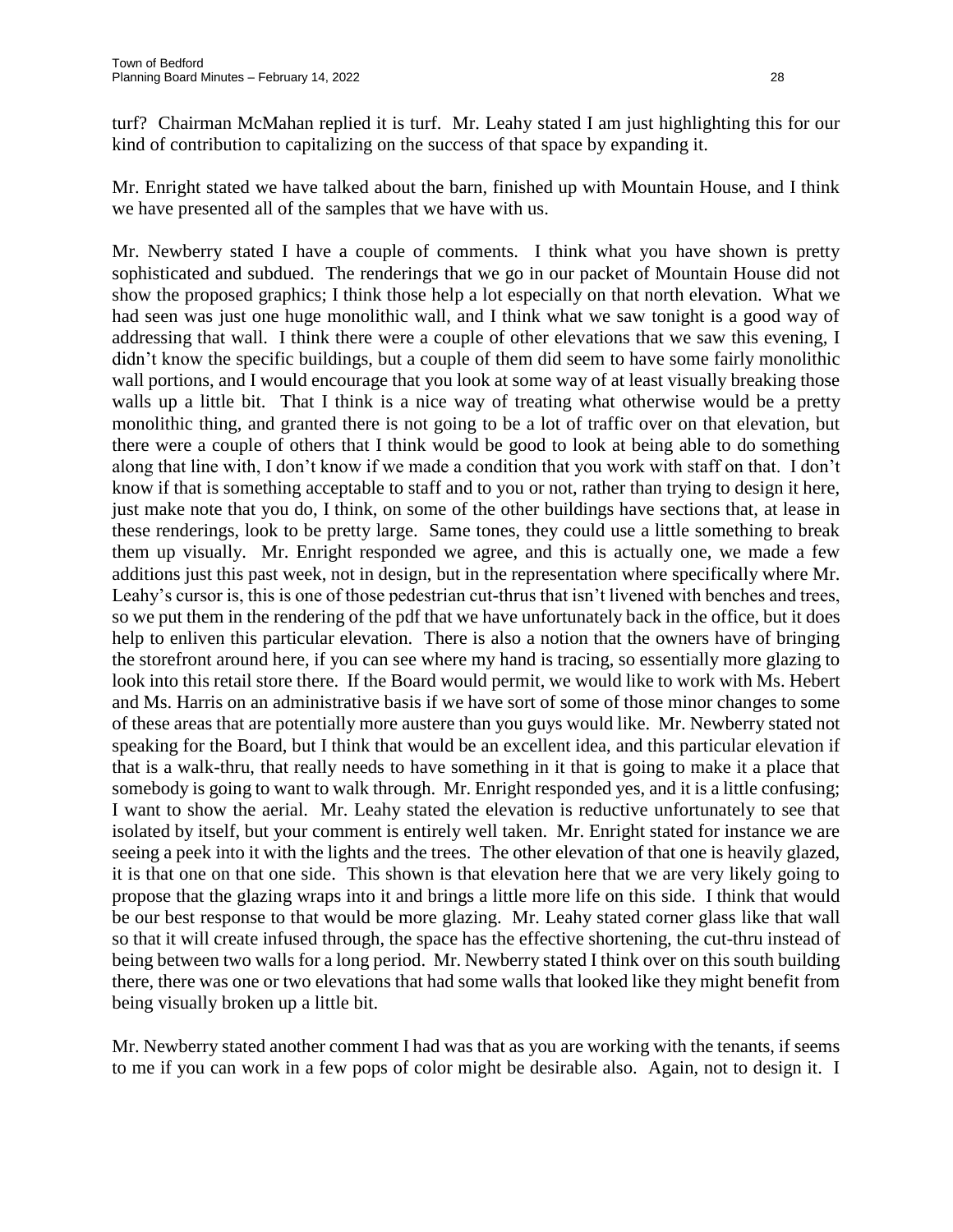think what we have seen tonight to my eye is very sophisticated but a little bit of color here and there I think might be good if you could work that in with your tenants.

Mr. Newberry stated the other thought I had was on the barn. On the siding, have you considered a subdued barn red to play with your barn motif? Mr. Leahy asked on the exterior? Mr. Newberry responded not on the pitch but just on the vertical, not a garish red, but a subdued brown or a brownish barn red might be worth considering there. Mr. Enright responded yes, I think we would agree. Something that still kind of pulls from some of the warm tones here. Mr. Leahy asked do you mean the vertical of the exterior of the barn? Mr. Newberry responded that was my thought, yes. Mr. Fairman stated that is a good thought.

Vice Chairman Duschatko stated on that south elevation of the blank wall we were just talking about, if you didn't do glazing, could you break it up with perhaps some changeable graphic displays like posters and regional advertising? I am thinking almost like billboards for a Broadway play or something like that, just to give it some interest, because it is really pretty dull right now, and you have two buildings there. Mr. Leahy stated right, this is 30+ feet back or whatever. Vice Chairman Duschatko asked how long is that structure right now? Mr. Enright replied that is about 32 feet to there, so I would say  $60 - 70$  feet. Mr. Leahy stated there is precedent for murals and these things can be kind of a fun thing with like a hidden mural, not hidden, but you see it only from a short distance or potentially community bulletin boards, if they would be used. I think it is something you don't want to leave untouched. Vice Chairman Duschatko stated something of a public sight. Mr. Enright stated yes; point well taken. I think we are hearing you loud and clear that there are a few certain areas that need a little bit of embellishment.

Mr. Sullivan stated you mentioned the glazing, the potential about wrapping around that corner and it had me thinking there is a lot of glass throughout the entire development. Is it going to be consistent, is there idea of potentially using tints or various color for glass based upon tenants or are we looking at a consistent glass theme? Mr. Enright responded I think it would likely be consistent glazing though there might be an opportunity in certain areas if tenants wanted to control the sun for instance, that maybe there was a light. If you are familiar with a ceramic frit, like a little light or dark dots that can kind of change some of the glass, there may be some of that. At this point we haven't really explored any changes to the tint or the color so far. I think we would like to sort of have that as if the tenant is requesting it, that we come back and check in with the Board and see how that goes.

Ms. Malcolm asked do you have a timeframe for when you are going to build this hotel and build the office building? Mr. Enright responded we do not. We have not been hired to design the office or the hotel, though we would love to. We have done a couple of small studies for the office building. I think they want to follow-up certainly relatively soon after this first phase is done.

Mr. Clough stated I think everything I have seen is well done and the color pallets are beautiful. My first impression when I saw the barn was less like a barn and more it looks like the covering to an outdoor hockey rink, and the sides, to use Hal's term, is monolithic. I don't know whether you have entertained any other designs for the barn, but I guess, and I am not an architect, but is there any way to make it look less monolithic and more like a barn in the true New England flavor. Or maybe somehow breaking up the sides with some other architectural features or see-thru,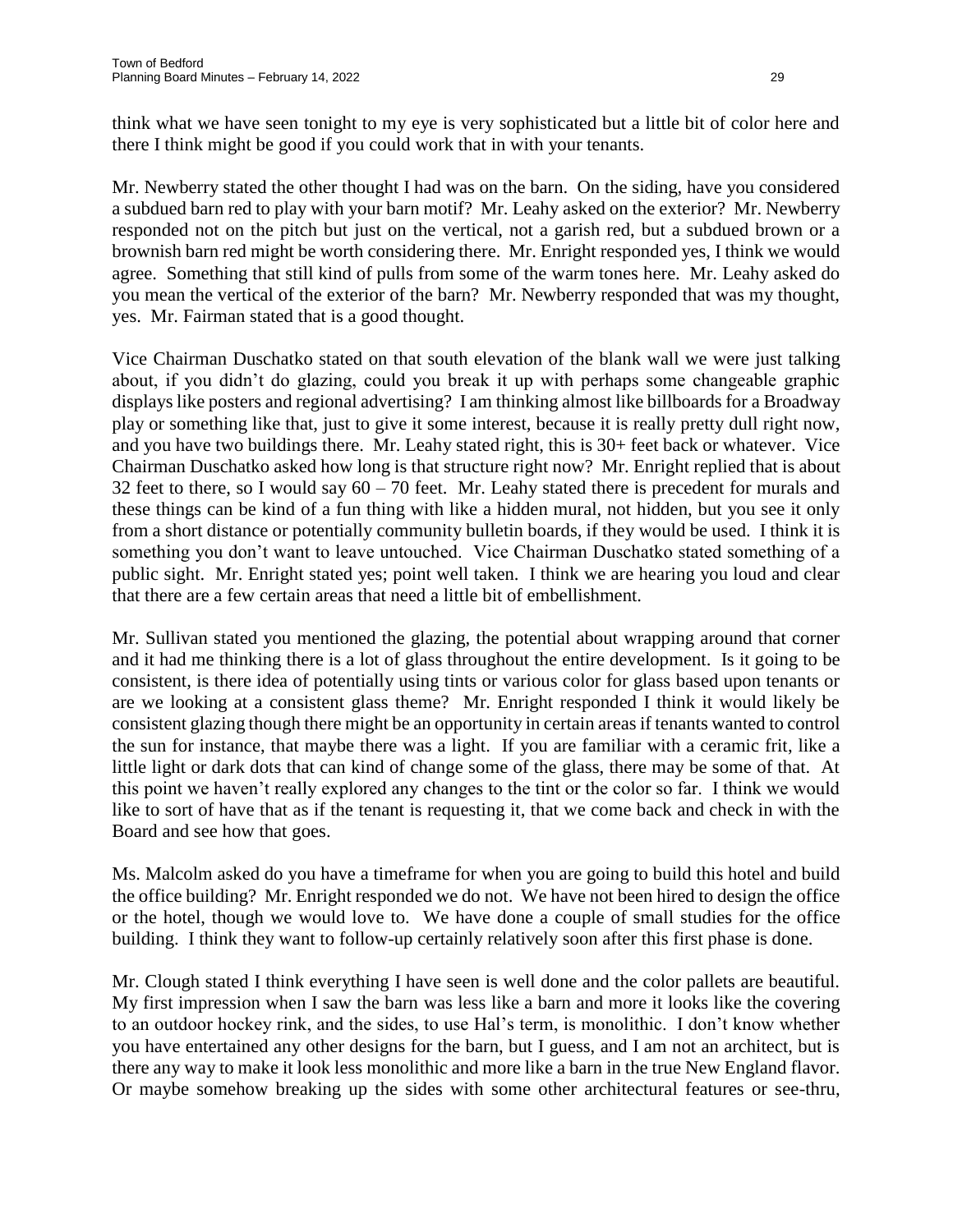something transparent, get more sunlight into that interior, I don't know. I just feel like the covering to me looks like sheet metal, this is the least expensive way to cover it, if you know what I mean. It is just a comment. Mr. Enright responded just a bit on the history of it because we have spent quite a bit of time on it, we know to get it approved by you all and to get the owners excited, we knew we needed to spend some time on it. It was sort of a new program that they didn't ask for. We did take a look at some studies of having some apertures along the sides. Our sense was that the concept being of one to create more of a sort of restrained wrapper that then the structure of the barn can really read within it, and to present something that the form of it is fairly simple in the way that it will sort of not take away from the fireplace on the inside or the signage to the highway, so we did sort of make an effort to kind of restrain the form. It is a little hard to tell but maybe you can see it on the model, but the two peaks do get pulled out, sort of echoing the hay hoods or the hayloft of some traditional barns. We feel like that actually adds quite a bit of the dynamism to it on either end. It may be something that we would look into where you could vary the spacing of the battens or a variety there, but, again, the idea was intentionally making that as fairly simple and restrained to let the inside really be the focal. Chairman McMahan asked do you like Mr. Newberry's idea to have the vertical with a material that looks like old red? Mr. Clough responded yes; I do like that idea. Aren't barns kind of like five sided? Mr. Leahy stated a gambrel roof. Mr. Clough stated I think that is what I am thinking of, it can still be simple but a little bit more barnish. Mr. Fairman stated I think Mr. Newberry's comment about barn red but also if it was horizontal on the side of it versus vertical might make it an even more barn look, but the barn red will help a lot.

Mr. Fairman stated I have a couple of quick comments. The first is if we are obviously approving the architecture, yet there is going to be a tremendous amount of architectural changes as you get tenants to each one of the places. I am thinking that maybe we need a condition that says once they firm up individual tenant architecture, that they come back in for a least administrative approval, and if you thought it was big enough to come back to the Board, you would. I haven't been to Lynnfield, I have seen that, and I think it is great that individual stores are so different from each other. It adds tremendously to it. I don't want to constrain that at all, but I do think that perhaps as you get to that part of it, it ought to come back for approval.

Mr. Fairman stated solar panels are part of this architectural approval, they are on the roof, that is what we are approving, so any elimination of those solar panels has to come back to the Board. I just want to make sure that is clear as part of the architectural approval that we are making. Chairman McMahan responded you made a suggestion for solar panels. Mr. Fairman responded but they are on the roof of the Mountain House. Chairman McMahan stated but I don't remember that ever being approved. Mr. Fairman stated we are approving the architecture of that building and it includes solar panels. Chairman McMahan responded but that wasn't approved, that was your idea. Mr. Fairman stated no, it is on the building, so if we are approving the architecture for the Mountain House, that includes solar panels because that is what they have demonstrated. Those are solar panels. Mr. Enright responded I think, if you could permit us, it is frankly a mistake. It was a mistake to have them on the rendering. They were supposed to come off. Mr. Leahy stated at the point that we created this rendering, it was a not known outcome based on the tenant's desires, so we did not update this particular rendering based on the final outcome of the tenant's conclusions. Mr. Fairman stated then I can't approve that architecture. Mr. Leahy stated in either case, however, this would be a tenant fit-up feature. It wouldn't be part of this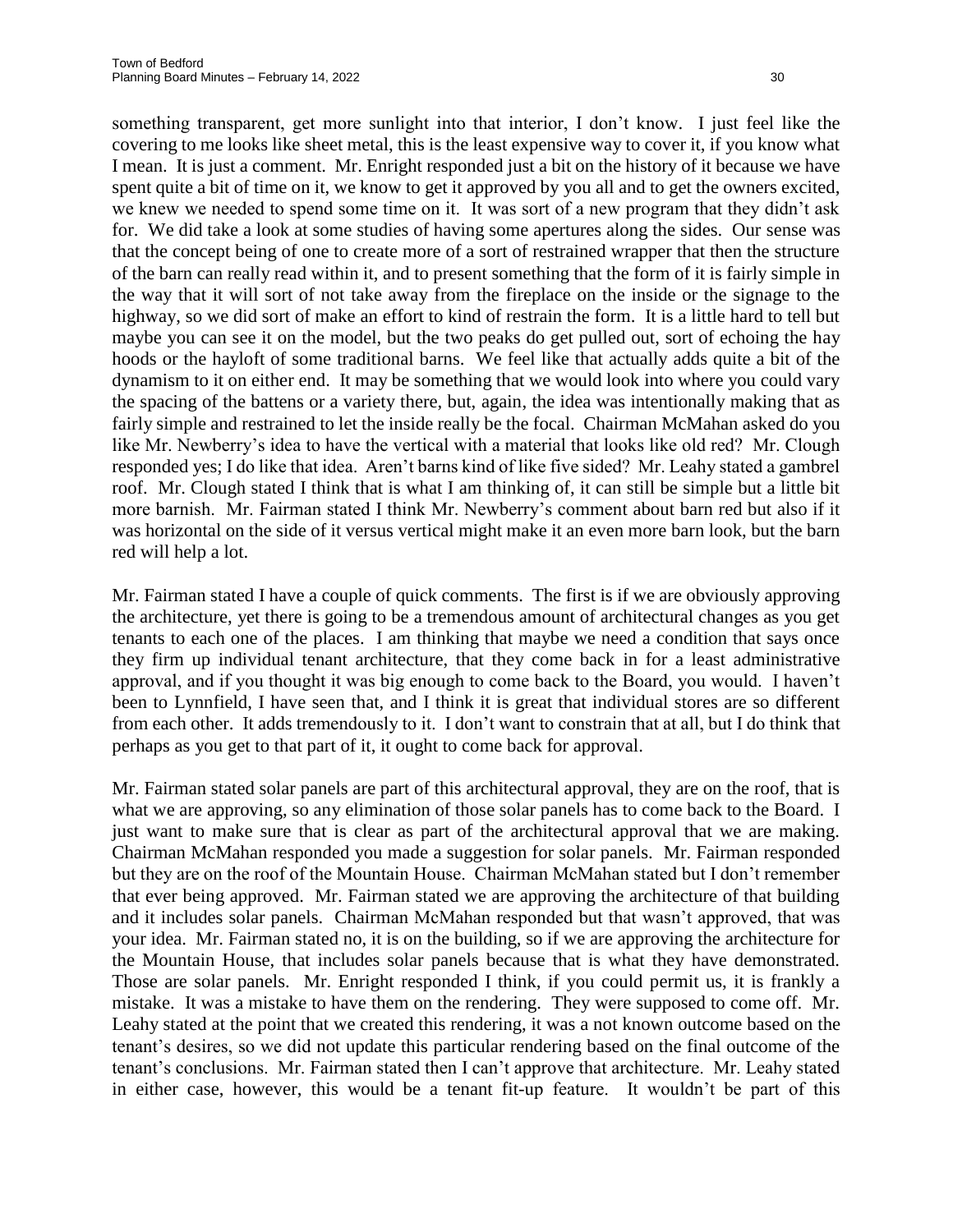construction any more so than the restrooms or other features. Mr. Fairman stated it was included in the site plans that we approved that solar panels would be on this building, and if we are not going to have solar panels on that nice big flat roof, I can't approve the architecture of that building. Chairman McMahan stated Mr. Fairman, I would go back. I don't believe that I remember the Board voting on solar panels on the building. Mr. Fairman stated we approved a site plan with solar panels on the building.

Chairman McMahan responded well I stand corrected if that is true, but I do not remember that. You have written a lot down, Sir, we appreciate that, other people are writing down things, not some of the ideas, possibly not all of the ideas that are brought up and they were good ideas or valid and something that needs to be considered. We are asking for a tremendous amount of time and effort by staff to be able to try to coordinate back and forth. They have asked for a final architectural review, I would ask the Board whether or not we are prepared at this time to give a final architectural review, and if we are, that is fine, we can proceed, but with the amount of things that I have heard, what is the feeling of the Board to have them come back with the answers to all of those things so we all know that we are on the same page. Any comments on that? Mr. Newberry stated I think we should approve what was presented tonight because I think it is 90 percent or more of the way there and that gives the developer and the applicant something that is approved that they can work with their potential tenants and any further changes I would be comfortable with staff determining whether it needs to come back to the Board or not. But I think the basic elevations here, we should approve with the understanding that there probably will be some minor variations to it. As far as the issue of the solar panels, if the solar panels are specifically addressed in the approved plan, then that would be the determining factor, not whether or not they are shown in the rendering that we are looking at tonight. And I don't think solar panels would be part of an architectural design process. I think if the original plan specifically addresses solar panels, then there will be solar panels. If it doesn't, then it is still an open question whether there will be any solar panels or not. I agree with Mr. Fairman that it would be very desirable to see that, but I don't think that it makes sense or is appropriate to tie the solar panels to this architectural review and approval. Chairman McMahan stated good point. Ms. Harris, could you help us. Ms. Harris stated Chairman McMahan, it is my understanding that the panels were on the site plan as an option for the tenant, it wasn't something that was noted as required when the site plan was approved, so it would be at the option of the tenant if they wanted to install them. Chairman McMahan stated that is my memory also. Mr. Sullivan stated there was another proposal that night or another applicant for the Wire Belt, where there were conditions about solar panels in their approval, but looking at meeting minutes from that meeting, it was not part of the Market & Main conditional approval. Chairman McMahan asked there any other thoughts on that? Mr. Fairman stated I will comment on that. I thank Mr. Newberry for his comments; I think I agree with you that it shouldn't hold up the architectural approval. Overall I think these buildings are well done and the presentation is good. I am kind of hung up, as you know, on the solar panels, but I agree on hearing you speak that it should not hold up the approval of this architecture tonight. Chairman McMahan stated thank you, Mr. Fairman.

Mr. Newberry stated I would just ask staff whether making a condition that they review the anticipated minor changes as tenants get signed up as being something that they can take on reasonably or not, and if staff is comfortable with it or if they find that it becomes more of a burden than is reasonable, then I think staff can come back to the Board and say this is not working, we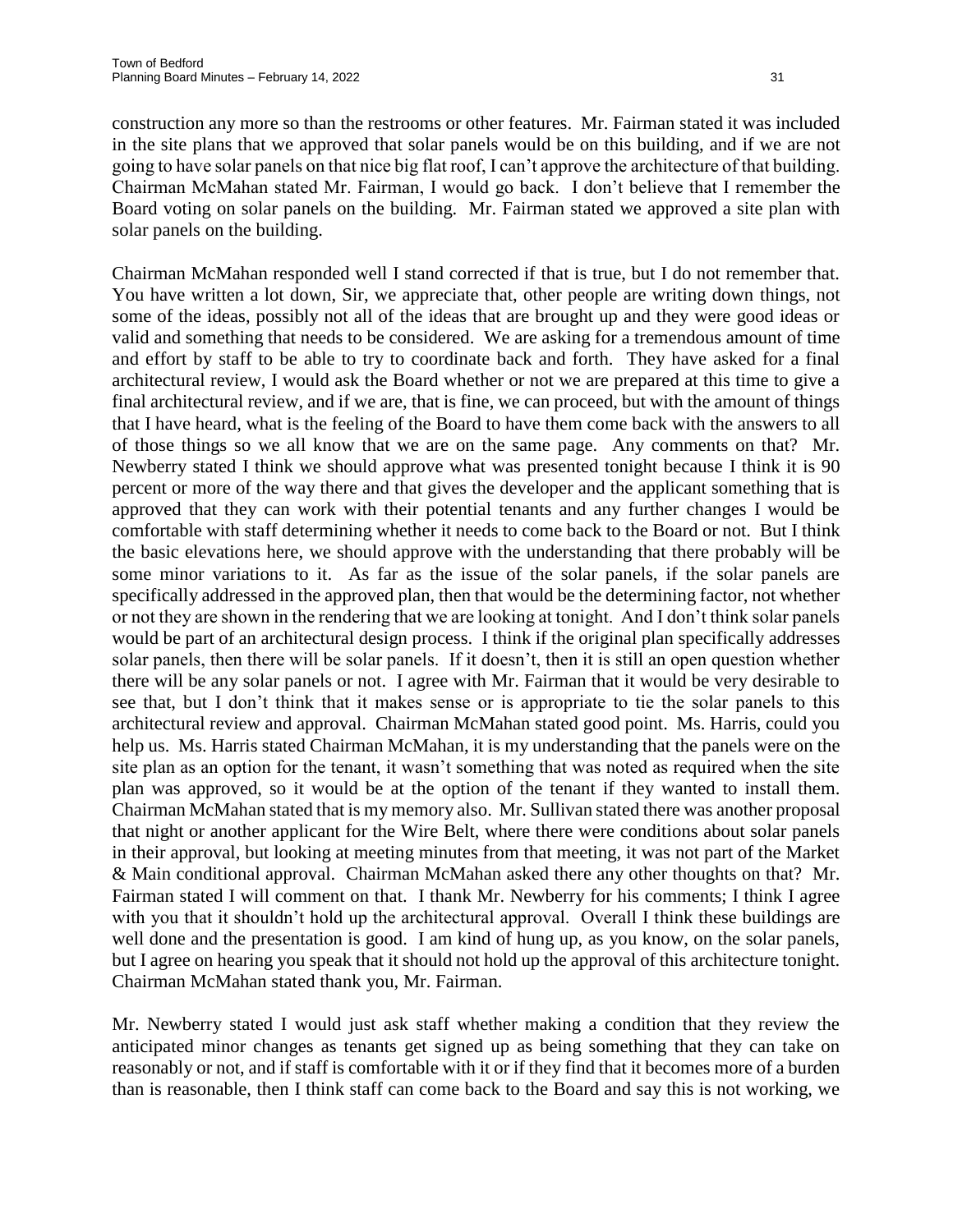need to figure out a different way of managing this. Chairman McMahan stated that is a much better option than not addressing it tonight.

Chairman McMahan stated just so that the Board knows what you wrote down and the type of things that the staff will be dealing with, can you give us back what we gave you or the things that you were writing on some of the suggestions that we had. Mr. Enright responded sure, just checking them off. There were certain elevations that would be worth looking at again to sort of break down the scale of them, specifically that C2 north elevation and the cut-thru. There is Mr. Newberry's comment about potential color pops at the tenant storefront, which we sort of are already allowing for here and proposing that it would be, again, an administrative review if a tenant wanted to choose from an array of color choices, which we do have listed down in the thumbnails typically. Checking in with Encore on the rink and the third party sort of nature of that to have a space where something like that could work. Looking into a bigger fireplace and the scale of that opening overall. Evaluating the color of the barn, potentially in more of the red nature from the warm gray. Those are the big ones that I wrote down. Mr. Fairman stated the fireplace higher as well as bigger. Mr. Leahy responded yes. Mr. Leahy stated potentially breaking down the monolithic sense of the barn.

Chairman McMahan stated to be able to help staff, when you come back with the renditions, one of the things that was missing and we certainly did ask for it when we talked about large spaces that are blank, would it be possible for you to be able to show staff what the changes are or what the proposals are what you agree to on both sides, and then also show that same graphic with what you believe the trees will be so that that may be a natural break. I don't know if you can go that far, I don't know if that has been planned far enough. Mr. Enright asked at those cut-thrus? Chairman McMahan replied on the buildings themselves you obviously have planned for strips. I don't think we have seen a view of where those would be, but the buildings certainly will not look like that in all cases and in some cases perhaps you would rather use plantings and even trees to be able to break up the sides. I don't know; that certainly is outside of my expertise, but that would allow staff to take a look at not only what you come back with here for your proposed changes, but a second graphic on each one of the buildings and the sides that say this is what we look, we believe that we are going to do with landscaping. Mr. Enright responded that is fairly easily done. Mr. Leahy stated we can absolutely provide that based on the landscape plans previously approved. We will take those and extrapolate on the elevations. Chairman McMahan stated that might be helpful. Mr. Leahy stated and we certainly pledge to help staff in every way we can to make this as seamless as possible.

Chairman McMahan asked anything further from the Board. Mr. Newberry stated not for further conversation tonight, but do you happen to know or are you involved with either any sign criteria or the development of criteria for signage within the development? Mr. Enright responded yes; we are about to hire the same consultant to develop the guidelines and then the specific elevations for round one or two, so to speak, back in 2016. So we are going to hire the same company who is going to develop an updated set of guidelines and proposal and then we would use that to present to the Board. Mr. Newberry stated I think that would help everybody. Mr. Enright stated that is in the works and we are trying to push that through as quickly as we can. Mr. Newberry asked that will come to the Board for review? Ms. Harris responded yes.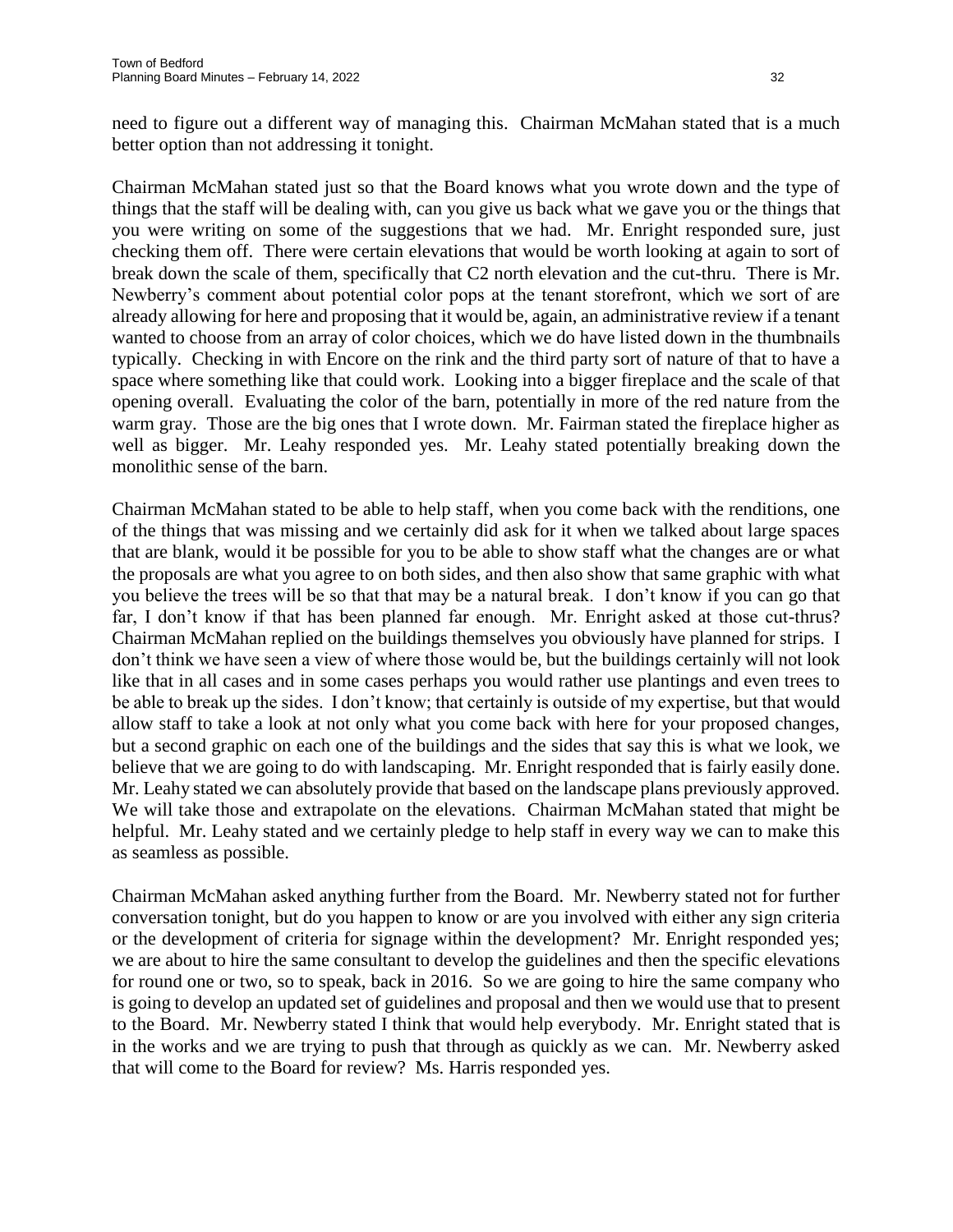Mr. Leahy stated I don't mean to delay anything any further thanks for your time so far, when we are talking about tenant fit-outs and reviewing those changes with staff, this is not a rhetorical question, I am curious when a tenant fit-out happens five years from now, a tenant leaves and a new tenant comes in, because that wouldn't be part of our review at that point, it would just be part of a normal permitting process potentially with no architectural design review. Ms. Harris responded yes, if they were minor changes, it could be reviewed administratively. If there were major changes, it would be something that we would bring back to the Planning Board. Mr. Leahy stated like if some brand came in and said we want to take off the façade of our little portion and make it yellow or whatever, it would come in and get approved. Ms. Harris responded yes. Mr. Leahy stated I was just curious about how that would work. Chairman McMahan stated the scope would determine on to whom that goes.

Chairman McMahan asked for any comments or questions from the audience. There were none.

**MOTION by Mr. Newberry that the Planning Board grant final approval for the architectural design of buildings C1, C2, D, F, G and the proposed "barn" structure as prepared by Stack & Co., for ER Bedford, LLC (Owner) and Encore Retail, LLC (Applicant) at 125 South River Road, Lot 12-33, 12-33-1 and 12-33-2, Zoned PZ, shown on plans dated January 24, 2022, with the following precedent conditions to be fulfilled within one year and prior to plan signature, and the remaining conditions of approval to be fulfilled as noted:**

- **1. The site, grading, landscape and utility plans shall be amended to take into account minor changes in the building footprint, doorway locations and loading areas. The amended plan shall be reviewed and approved by the Planning Director.**
- **2. All conditions of the November 8, 2021 and November 22, 2021 approvals shall remain in full effect.**
- **3. The applicant will work with Planning Staff to make minor changes to buildings to accommodate tenants and to address some of the larger wall structures as discussed previously.**

# **Ms. Malcolm duly seconded the motion.**

Mr. Fairman asked do we want another condition relative to coming back for individual tenant architecture for the building? Mr. Newberry stated I would accept that at staff's discretion.

## **Mr. Newberry and Ms. Malcolm approved an amendment to the motion to add Condition #4 as follows:**

**4. Any individual tenant architectural change requests shall be presented to Planning Staff and the staff shall address those changes at their discretion.** 

**Chairman McMahan called for a vote on the motion as amended. Vote taken on the motion as amended – all in favor. The amended motion carried.**